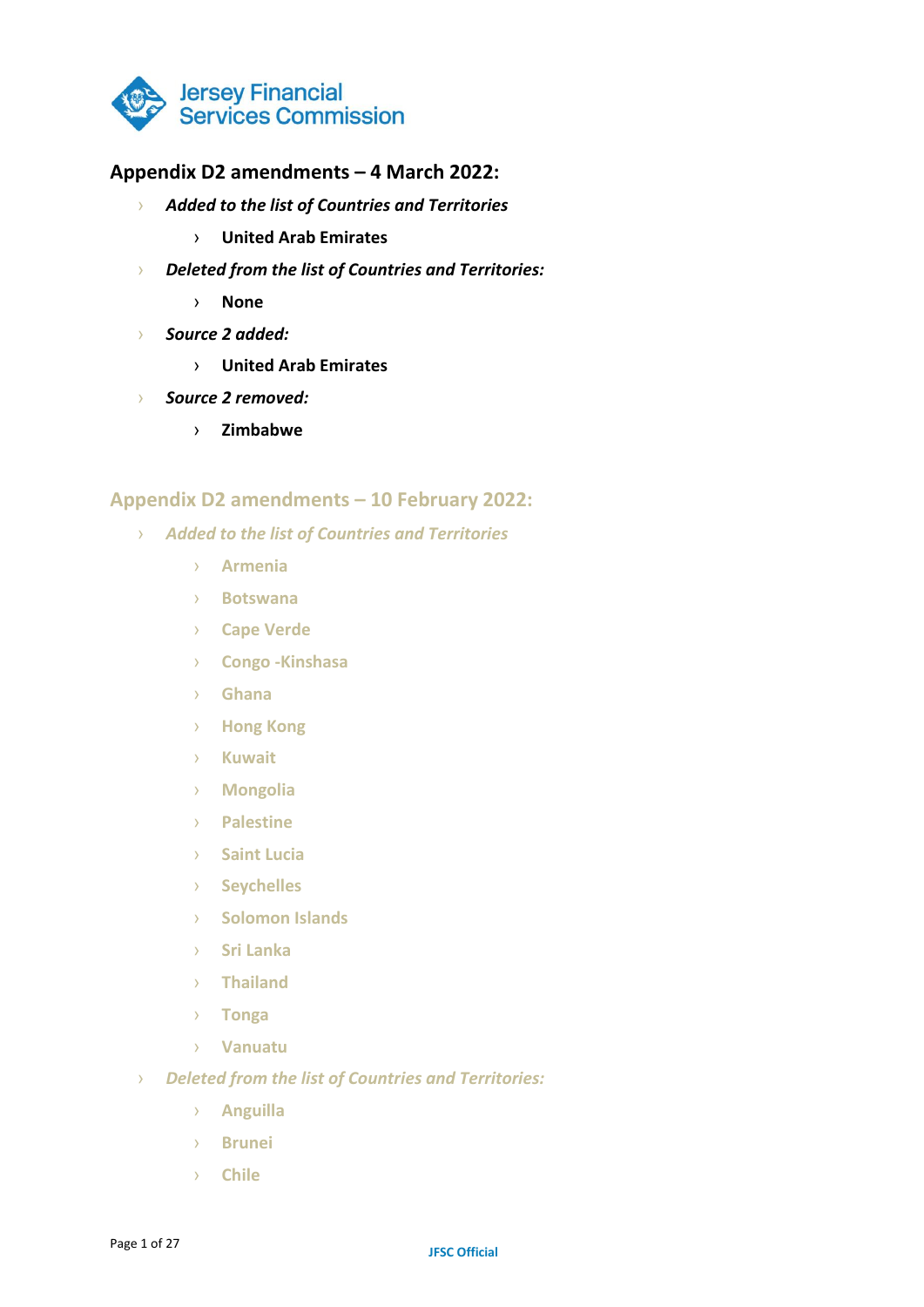

- › **Greece**
- › **Hungary**
- › **Maldives**
- › **Mauritius**
- › **Saudi Arabia**
- › **Taiwan**
- › **United Arab Emirates**
- › *Source 3 added:*
	- › **None**
- › *Source 3 removed:*
	- › **None**
- › *Source 4 added:*
	- › **Guinea Bissau**
	- › **Malaysia**
	- › **Somalia**
	- › **Yemen**
- › *Source 4 removed:*
	- › **Belarus**
	- › **Bhutan**
	- › **Burundi**
	- › **Congo, Democratic Republic of**
	- › **Equatorial Guinea**
	- › **Gambia**
	- › **Lao PDR (Laos)**
	- › **Lesotho**
	- › **Mauritania**
	- › **Papua New Guinea**
- › *Source 5 added:*
	- › **Mozambique**
- › *Source 5 removed:*
	- › **Sudan**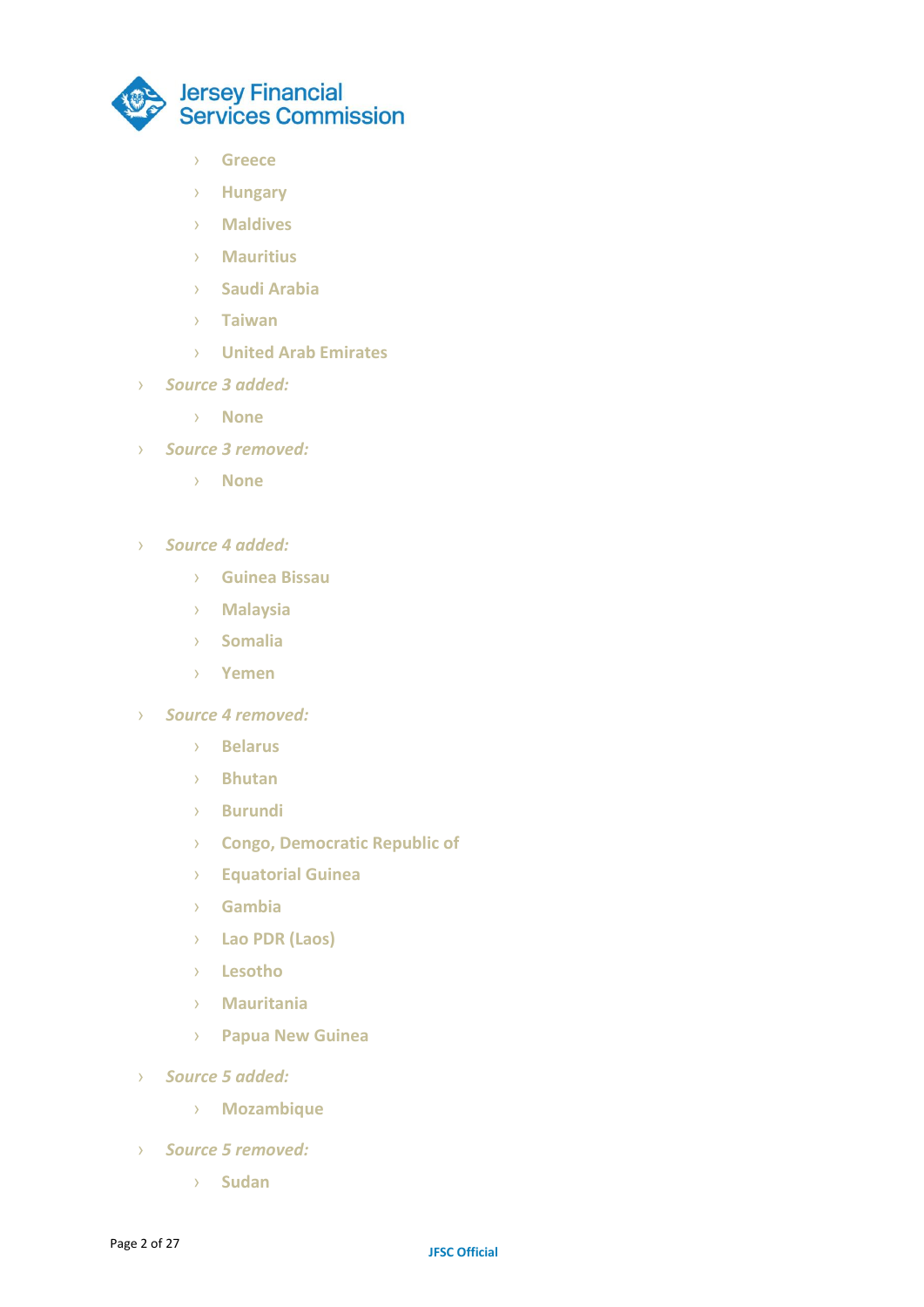

- › *Source 6 added:*
	- › **None**
- › *Source 6 removed:*
	- › **None**
- › *Source 7 added:*
	- › **Bolivia**
	- › **Kenya**
	- › **Kyrgyzstan**
	- › **Pakistan**
- › *Source 7 removed:*
	- › **Gabon**
	- › **Malawi**
	- › **Papua New Guinea**
- › *Source 8 added:*
	- › **Barbados**
	- › **Benin**
	- › **Bhutan**
	- › **Botswana**
	- › **Burkina Faso**
	- › **Cambodia**
	- › **Cape Verde**
	- › **The Democratic Republic Of The Congo**
	- › **Ethiopia**
	- › **Haiti**
	- › **Madagascar**
	- › **Mali**
	- › **Mauritania**
	- › **Mongolia**
	- › **Mozambique**
	- › **Myanmar**
	- › **Niger**
	- › **Nigeria**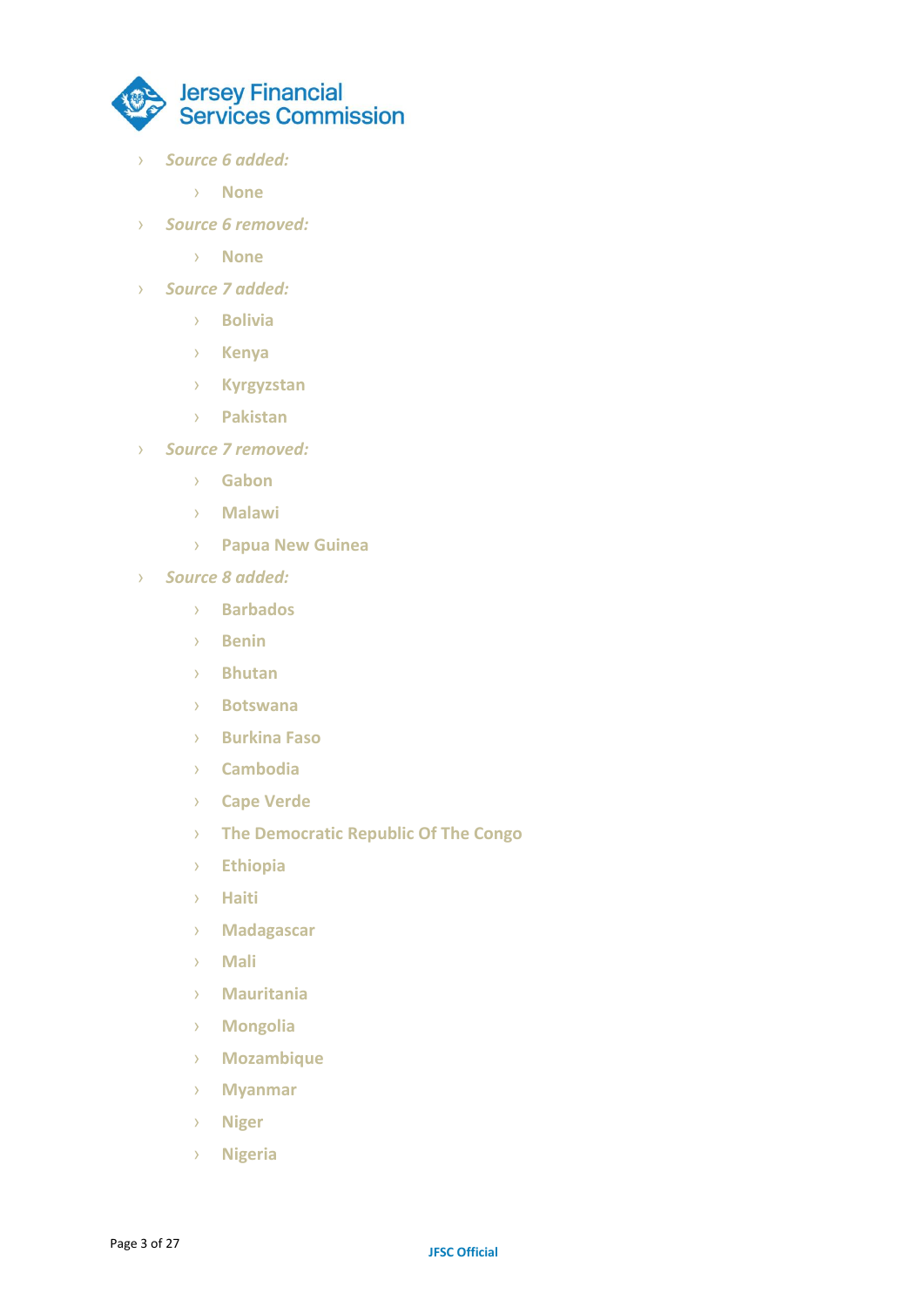

- › **Pakistan**
- › **Senegal**
- › **Seychelles**
- › **Sierra Leone**
- › **Solomon Islands**
- › **Sri Lanka**
- › **Saint Lucia**
- › **Tanzania**
- › **Tonga**
- › **Uganda**
- › **Vanuatu**
- › **Zimbabwe**
- › *Source 8 removed*
	- › **None**
- › *Source 9 added:*
	- › **Philippines**
- › *Source 9 removed:*
	- › **Belize**
	- › **Maldives**
- › *Source 10 added:*
	- › **Palestine**
- › *Source 10 removed:*
	- › **None**
- › *Source 11 added:*
	- › **Kuwait**
- › *Source 11 removed:*
	- › **Anguilla**
	- › **Azerbaijan**
	- › **Brunei**
	- › **Dominican Republic**
	- › **Guatemala**
- › *Source 12 added:*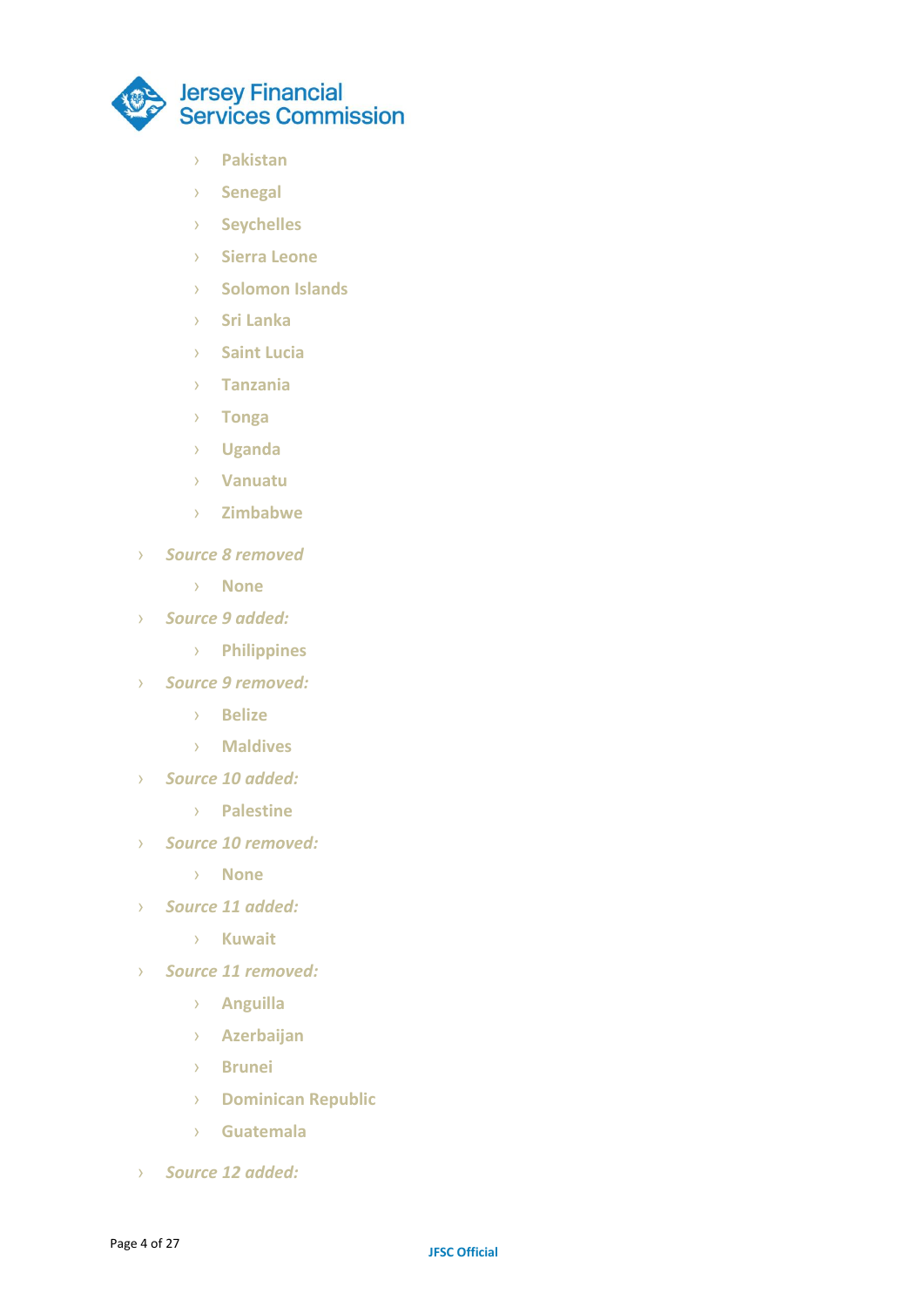

- › **Afghanistan**
- › **Argentina**
- › **Armenia**
- › **Azerbaijan**
- › **Belarus**
- › **Benin**
- › **Burkina Faso**
- › **Cape Verde**
- › **Central African Republic**
- › **China**
- › **Congo, Democratic Republic of**
- › **Cote d'Ivoire**
- › **Gambia**
- › **Ghana**
- › **Guinea**
- › **Guinea Bissau**
- › **Hong Kong**
- › **Iran**
- › **Iraq**
- › **Korea (North)**
- › **Lebanon**
- › **Liberia**
- › **Libya**
- › **Mali**
- › **Myanmar (Burma)**
- › **Niger**
- › **Nigeria**
- › **Russia**
- › **Senegal**
- › **Sierra Leone**
- › **Somalia**
- › **South Sudan**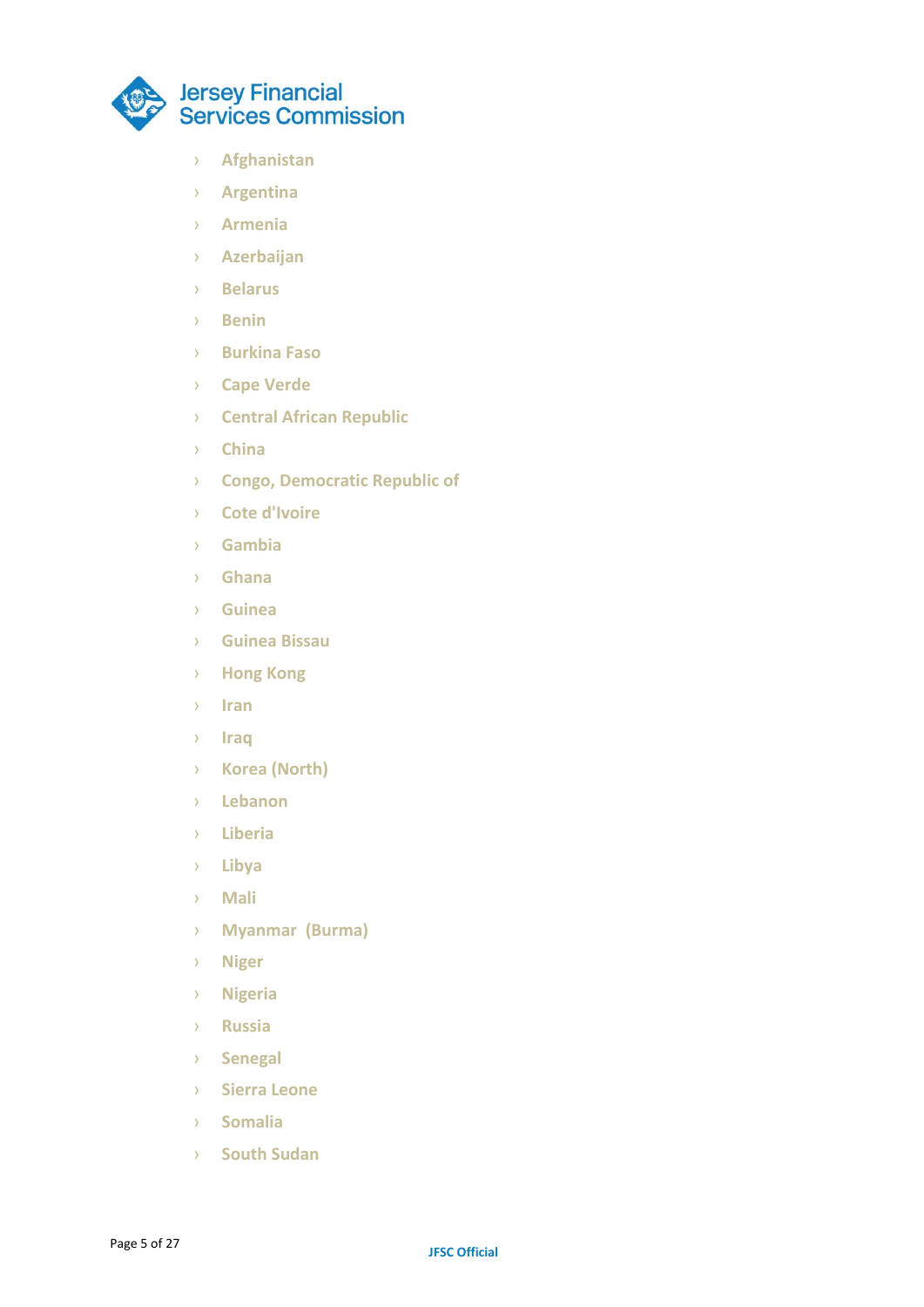

- › **Sudan**
- › **Syrian Arab Republic**
- › **Ukraine**
- › **Venezuela**
- › **Yemen**
- › **Zimbabwe**
- › *Source 12 removed:*
	- › **None**
- › *Source 13 added:*
	- › **Afghanistan**
	- › **Burkina Faso**
	- › **Cameroon**
	- › **Central African Republic**
	- › **Chad**
	- › **Colombia**
	- › **Congo -Kinshasa**
	- › **Congo, Democratic Republic of**
	- › **Egypt**
	- › **Ethiopia**
	- › **India**
	- › **Mozambique**
	- › **Myanmar (Burma)**
	- › **Niger**
	- › **Pakistan**
	- › **Philippines**
	- › **Thailand**
	- › **Turkey**
- › *Source 13 removed:*
	- › **None**

# **Appendix D2 amendments – 21 October 2021:**

› *Deleted from the list of Countries and Territories:*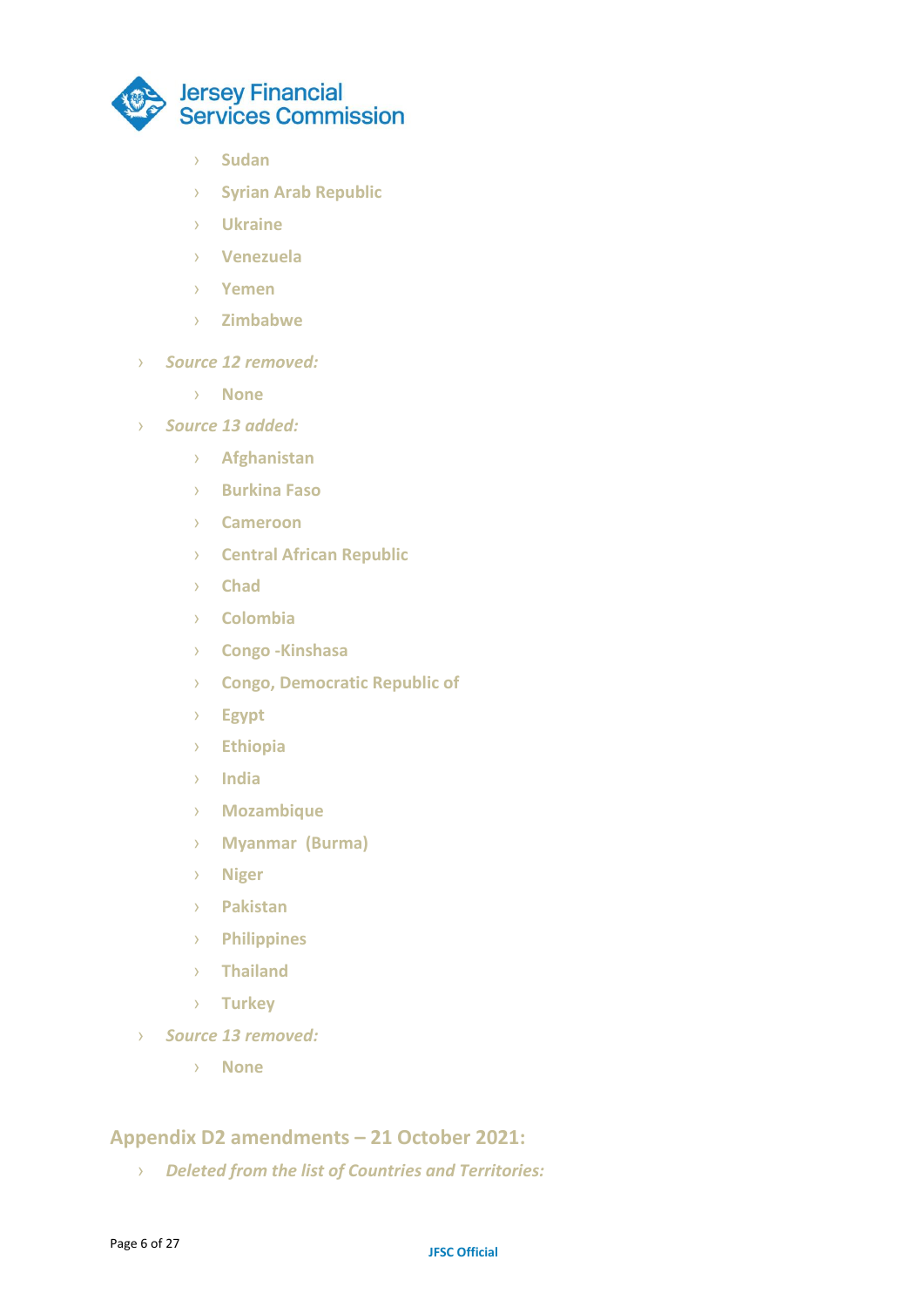

- › **Botswana**
- › *Added to the list of Countries and Territories*
	- › **Jordan**
- › *Source 2 removed:*
	- › **Botswana**
	- › **Mauritius**
- › *Source 2 added:*
	- › **Jordan**
	- › **Mali**
	- › **Turkey**

#### **Appendix D2 amendments – 28 June 2021:**

- › *Deleted from the list of Countries and Territories:*
	- › **Ghana**
- › *Added to the list of Countries and Territories*
	- › **Malta**
	- › **Philippines**
- › *Source 2 removed:*
	- › **Ghana**
- › *Source 2 added:*
	- › **Malta**
	- › **Philippines**

#### **Appendix D2 amendments – 22 June 2021:**

- › *Deleted from the list of Countries and Territories:*
	- › **Tunisia**
- › *Added to the list of Countries and Territories*
	- › **Anguilla**
	- › **Aruba**
	- › **Curaçao**
	- › **Grenada**
	- › **Macau (China)**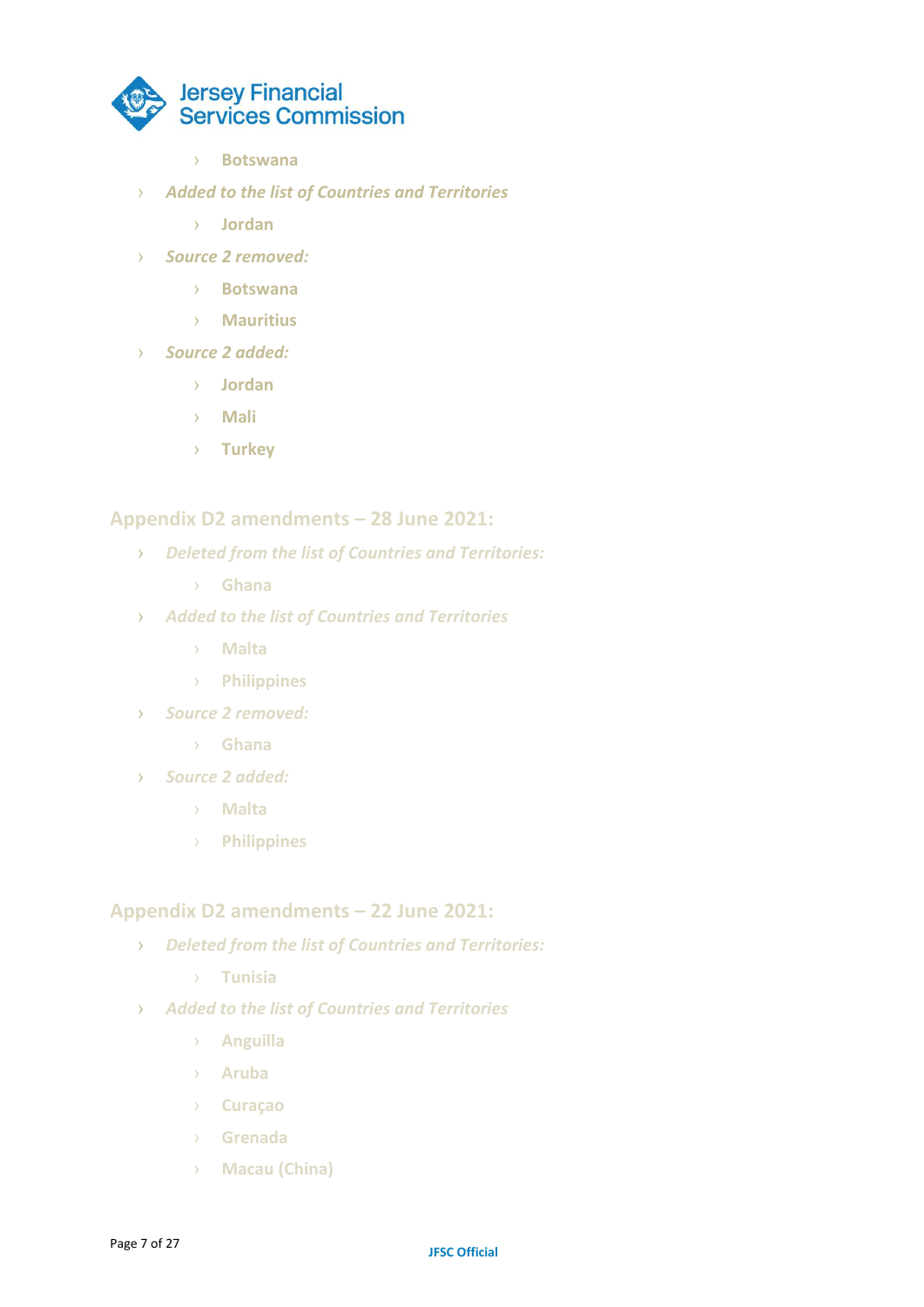

- › **North Sinai (Egypt)**
- › **Romania**
- › *Source 4 removed:*
	- › **Saudi Arabia**
	- › **Somalia**
	- › **Yemen**
- › *Source 4 added:*
	- › **Afghanistan**
	- › **Algeria**
	- › **Lesotho**
	- › **Nicaragua**
- › *Source 5 removed:*
	- › **Egypt**
- › *Source 5 added:*
	- › **Cuba**
	- › **North Sinai**
- › *Source 6 removed:*
	- › **Egypt**
	- › **Tunisia**
	- › **Turkey**
	- › **Ukraine**
- › *Source 6 added:*
	- › **None**
- › *Source 7 added:*
	- › **Gabon**
	- › **Malawi**
- › *Source 7 removed:*
	- › **Kenya**
	- › **Kyrgyz Republic**
	- › **Maldives**
	- › **Mexico**
	- › **Ukraine**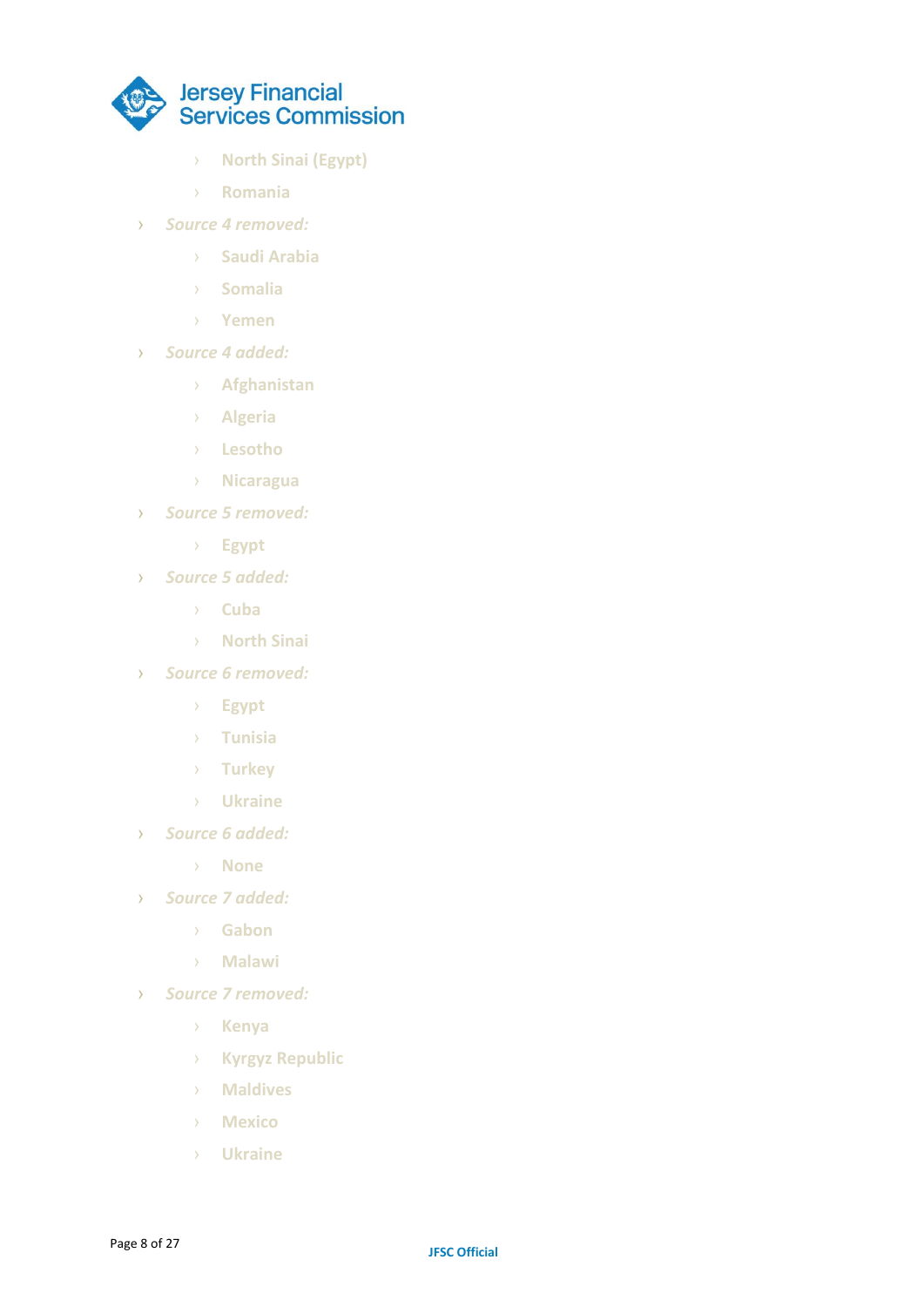

- › *Source 10 added:*
	- › **Burkina Faso**
	- › **Lebanon**
- › *Source 10 removed:*
	- › **Sierra Leone**
	- › **Zambia**
- › *Source 11 added:*
	- › **Anguilla**
	- › **Aruba**
	- › **Azerbaijan**
	- › **Belize**
	- › **Costa Rica**
	- › **Curaçao**
	- › **Dominican Republic**
	- › **Grenada**
	- › **Guatemala**
	- › **Israel**
	- › **Macau (China)**
	- › **Romania**
- › *Source 11 removed:*
	- › *None*

#### **Appendix D2 amendments – 26 February 2021:**

- › *Deleted from the list of Countries and Territories:*
	- › **None**
- › *Source 2 removed:*
	- › **Bahamas**
- › *Source 2 added:*
	- › **Burkina Faso**
	- › **Cayman Islands**
	- › **Morocco**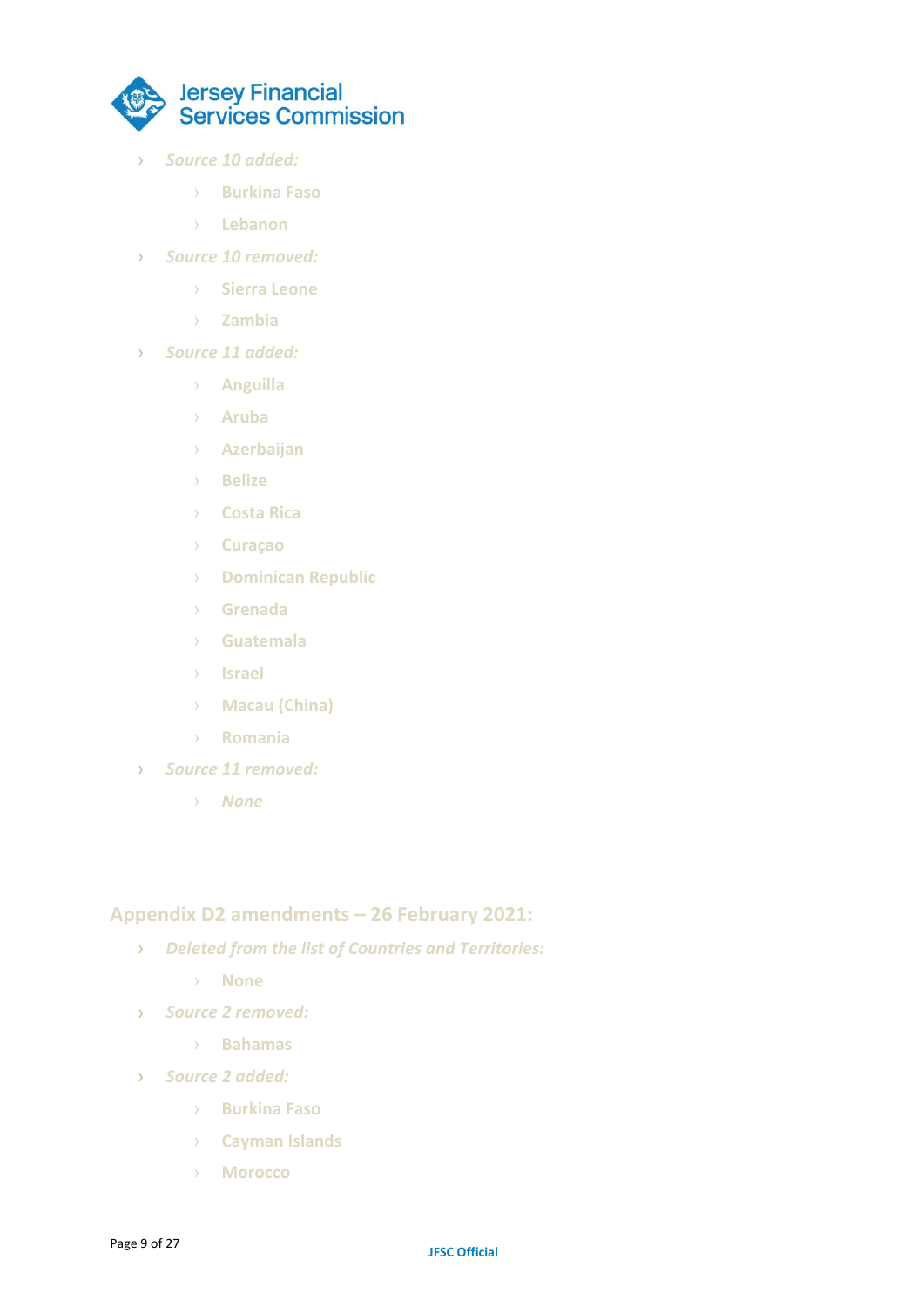

› **Senegal**

#### **Appendix D2 amendments – 11 November 2020:**

- › *Deleted from the list of Countries and Territories:*
	- › **Iceland**
	- › **Mongolia**
- › *Source 2 removed:*
	- › **Iceland**
	- › **Mongolia**
	- › **Sint Maarten**

#### **Appendix D2 amendments – 14 April 2020:**

- › *Added to the list of Countries and Territories*
	- › **Albania**
- › *Source 2 added:*
	- › **Albania**
	- › **Barbados**
	- › **Jamaica**
	- › **Mauritius**
	- › **Myanmar (Burma)**
	- › **Nicaragua**
	- › **Uganda**
- › *Source 2 removed:*
	- › **Trinidad & Tobago**

#### **Appendix D2 amendments – 24 January 2020:**

- › *Added to the list of Countries and Territories*
	- › **Azerbaijan**
	- › **Benin**
	- › **Bhutan**
	- › **Bosnia and Herzegovina**
	- › **Brunei**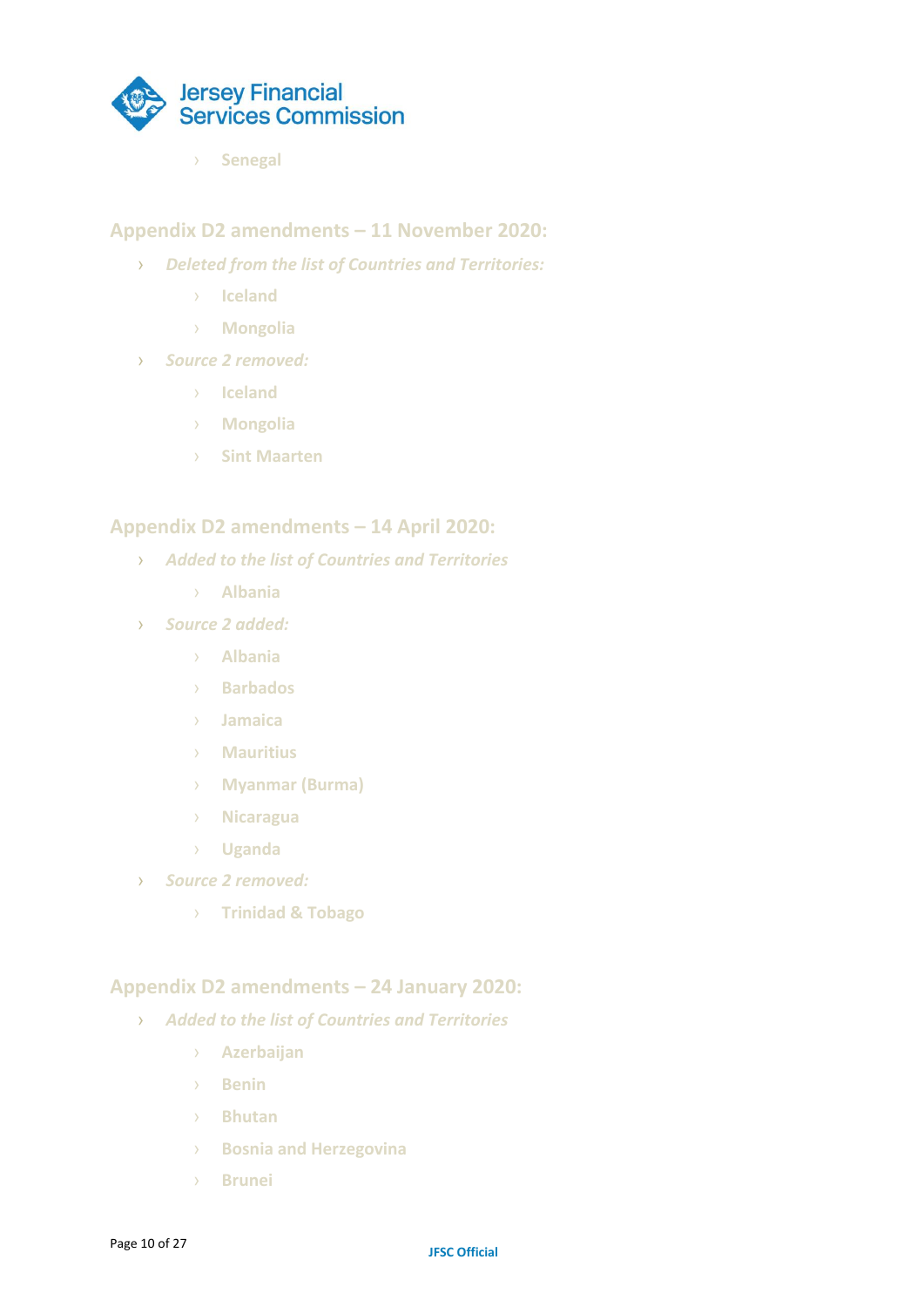

- › **Burkina Faso**
- › **Cuba**
- › **Kosovo**
- › **Lake Chad Region**
- › **Lesotho**
- › **Malawi**
- › **Moldova**
- › **Montenegro**
- › **Serbia**
- › **Southern Philippines**
- › **West Bank and Gaza**
- › **Zambia**
- › *Deleted from the list of Countries and Territories:*
	- › **Anguilla**
	- › **Curacao**
	- › **Marshall Islands**
	- › **Philippines**
- › *Source 4 added:*
	- › **Bhutan**
	- › **Cuba**
	- › **Gambia**
	- › **Saudi Arabia**
- › *Source 4 removed:*
	- › **Belize**
	- › **Bolivia**
	- › **Congo Republic**
	- › **Gabon**
	- › **Sint Maartin**
- › *Source 5 added:*
	- › **Lake Chad Region**
	- › **Southern Philippines**
- › *Source 5 removed:*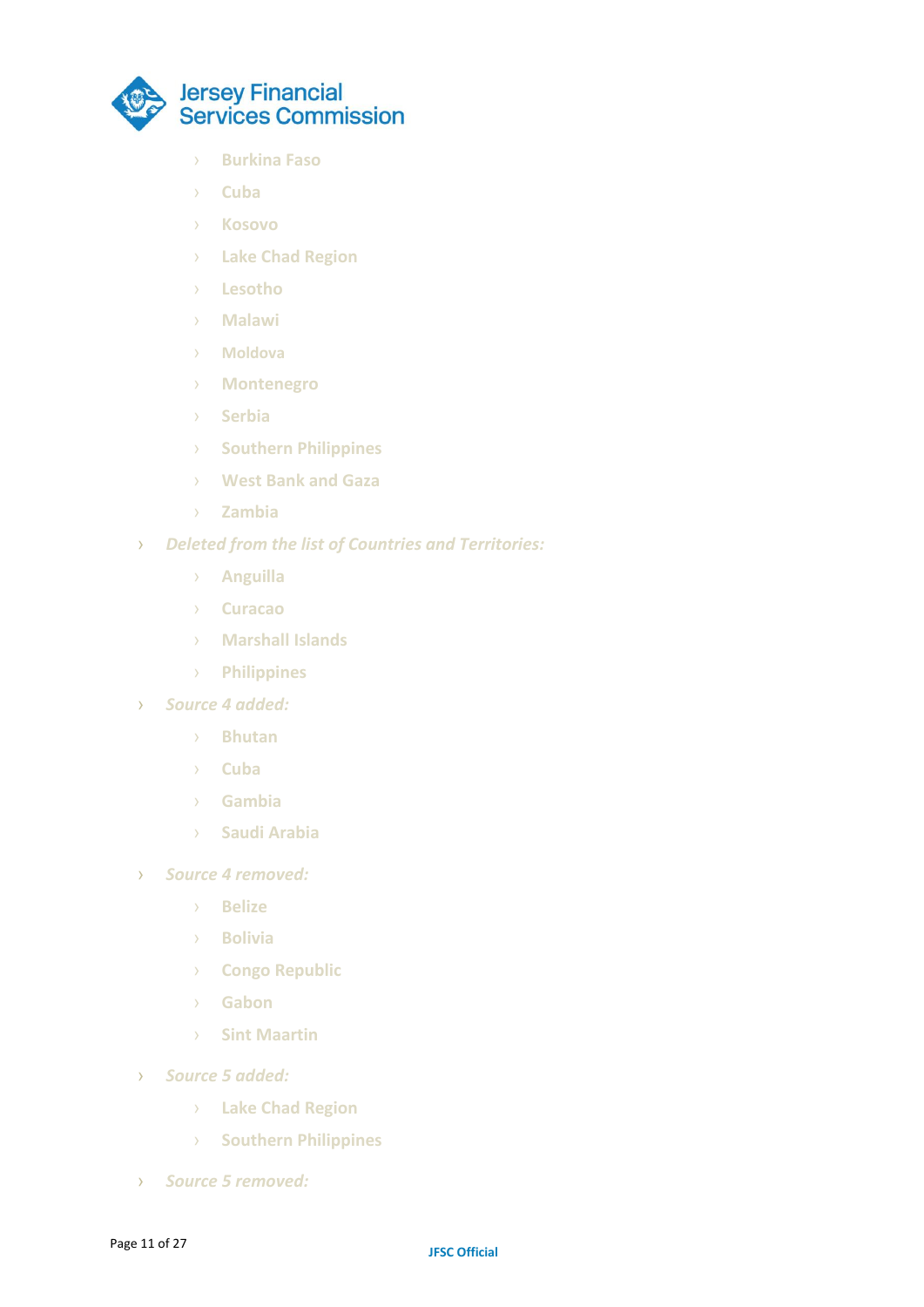

- › **Philippines**
- › *Source 6 added:*
	- › **Montenegro**
	- › **Nicaragua**
	- › **Serbia**
	- › **Turkey**
- › *Source 6 removed:*
	- › **Eritrea**
	- › **Maldives**
- › *Source 7 added:*
	- › **Azerbaijan**
	- › **Djibouti**
	- › **Liberia**
	- › **Maldives**
	- › **Mali**
	- › **Togo**
- › *Source 7 removed:*
	- › **Gambia**
	- › **Sierra Leone**
- › *Source 9 added:*
	- › **Azerbaijan**
	- › **Belarus**
	- › **Belize**
	- › **Benin**
	- › **Bolivia**
	- › **Bosnia and Herzegovina**
	- › **Burkina Faso**
	- › **Cambodia**
	- › **Comoros**
	- › **Cuba**
	- › **Ecuador**
	- › **El Salvador**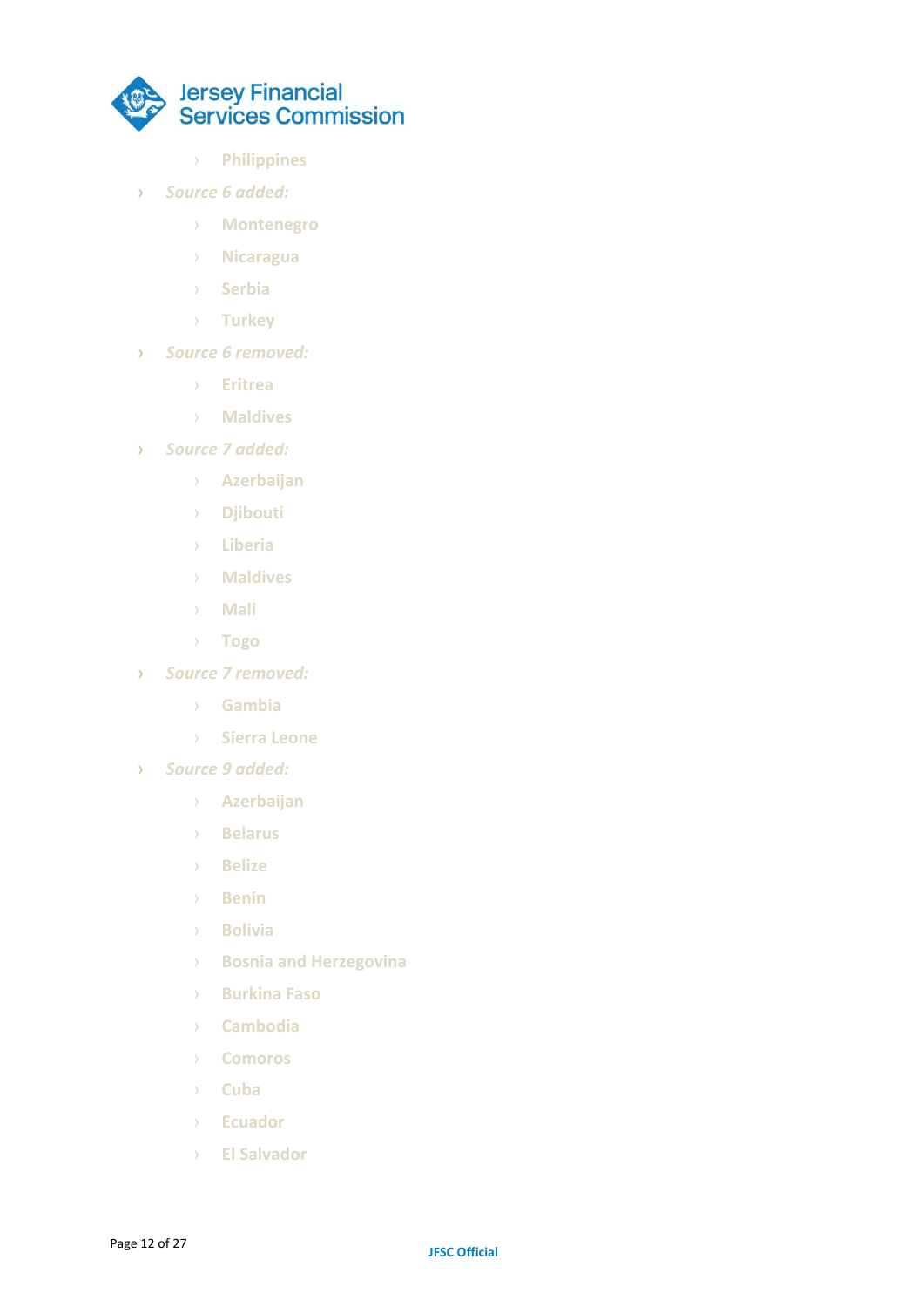

- › **Equatorial Guinea**
- › **Eswatini (Swaziland)**
- › **Gabon**
- › **Guatemala**
- › **Iran**
- › **Kenya**
- › **Kosovo**
- › **Lao PDR**
- › **Lebanon**
- › **Lesotho**
- › **Malawi**
- › **Maldives**
- › **Mexico**
- › **Moldova**
- › **Nicaragua**
- › **Papua New Guinea**
- › **Paraguay**
- › **Russia**
- › **Sierra Leone**
- › **Timor-Leste**
- › **Turkey**
- › **Uganda**
- › **Ukraine**
- › **West Bank and Gaza**
- › **Zambia**
- › *Source 10 added:*
	- › **Togo**
	- › **Venezuela**
	- › **Zambia**
- › *Source 10 removed:*
	- › **Eswatini (Swaziland)**
	- › **Nepal**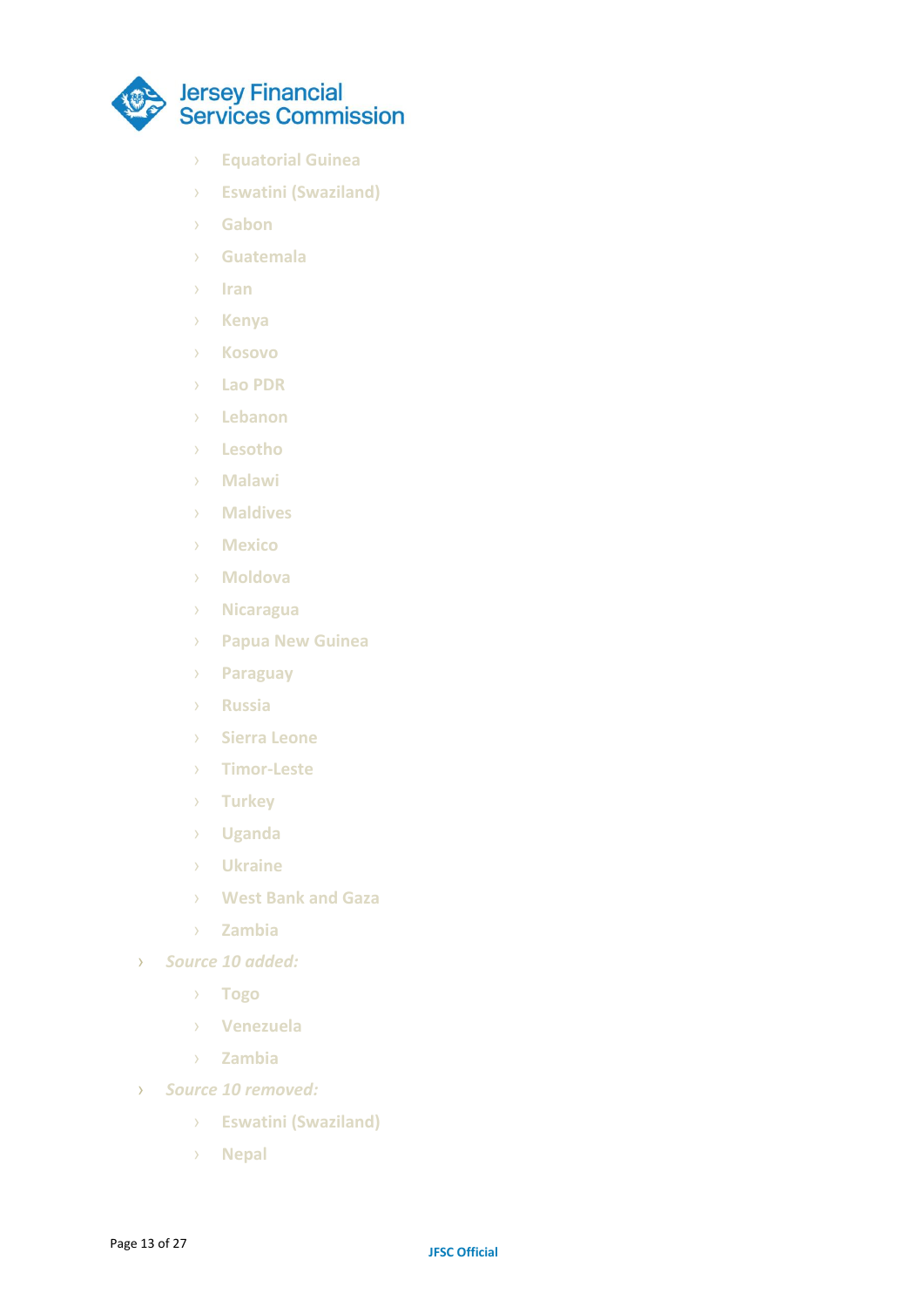

- › **Timor Leste**
- › *Source 11 added:*
	- › **Brunei**
- › *Source 11 removed:*
	- › **Anguilla**
	- › **Curacao**
	- › **Ghana**
	- › **Indonesia**
	- › **Marshall Islands**
	- › **Turkey**

**Appendix D2 amendments – 29 November 2019:**

- › *Added to the list of Countries and Territories*
	- › **Iceland**
	- › **Mongolia**
- › *Deleted from the list of Countries and Territories*
	- › **Sri Lanka**
- › *Source 2 added:*
	- › **Iceland**
	- › **Mongolia**
	- › **Zimbabwe**
- › *Source 2 removed:*
	- › **Ethiopia**
	- › **Sri Lanka**
	- › **Tunisia**

**Appendix D2 amendments – 02 September 2019:**

› *Deleted from the list of Countries and Territories*

Serbia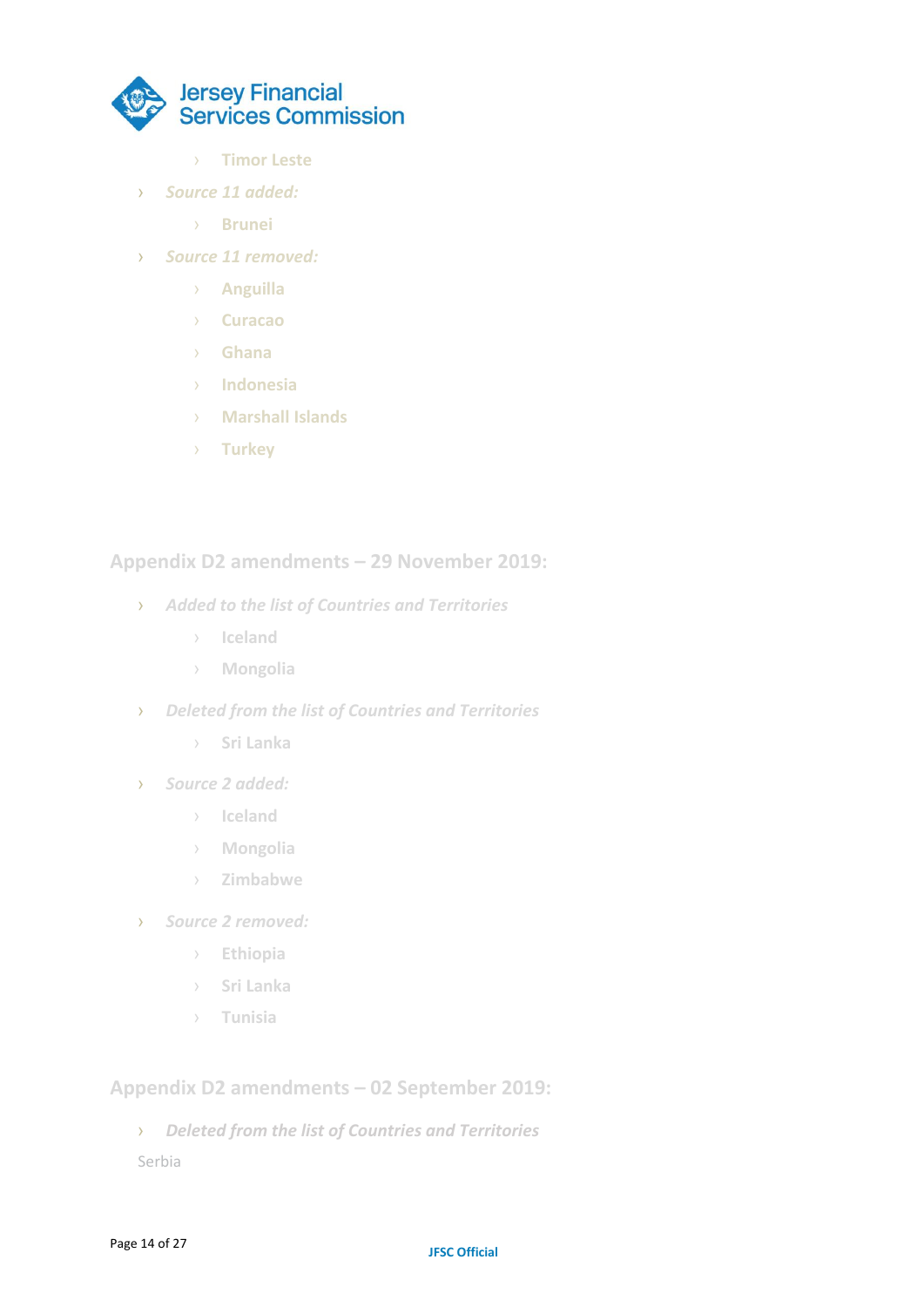

› *Source 2 added:*

Panama

› *Source 2 removed:*

Serbia

**Appendix D2 amendments – 18 March 2019:**

› *Added to the List of Countries and Territories* Cambodia

**Appendix D2 amendments – 27 November 2018:**

› *Deleted from the list of Countries and Territories* Azerbaijan Burkina Faso Cuba Kazakhstan Malawi Moldova West Bank Gaza Zambia › *Added to the List of Countries and Territories* Botswana Ghana › *Source 2 added:* (The) Bahamas Botswana Ghana › *Source 2 removed:* Haiti › *Source 4 added:* Bolivia Gabon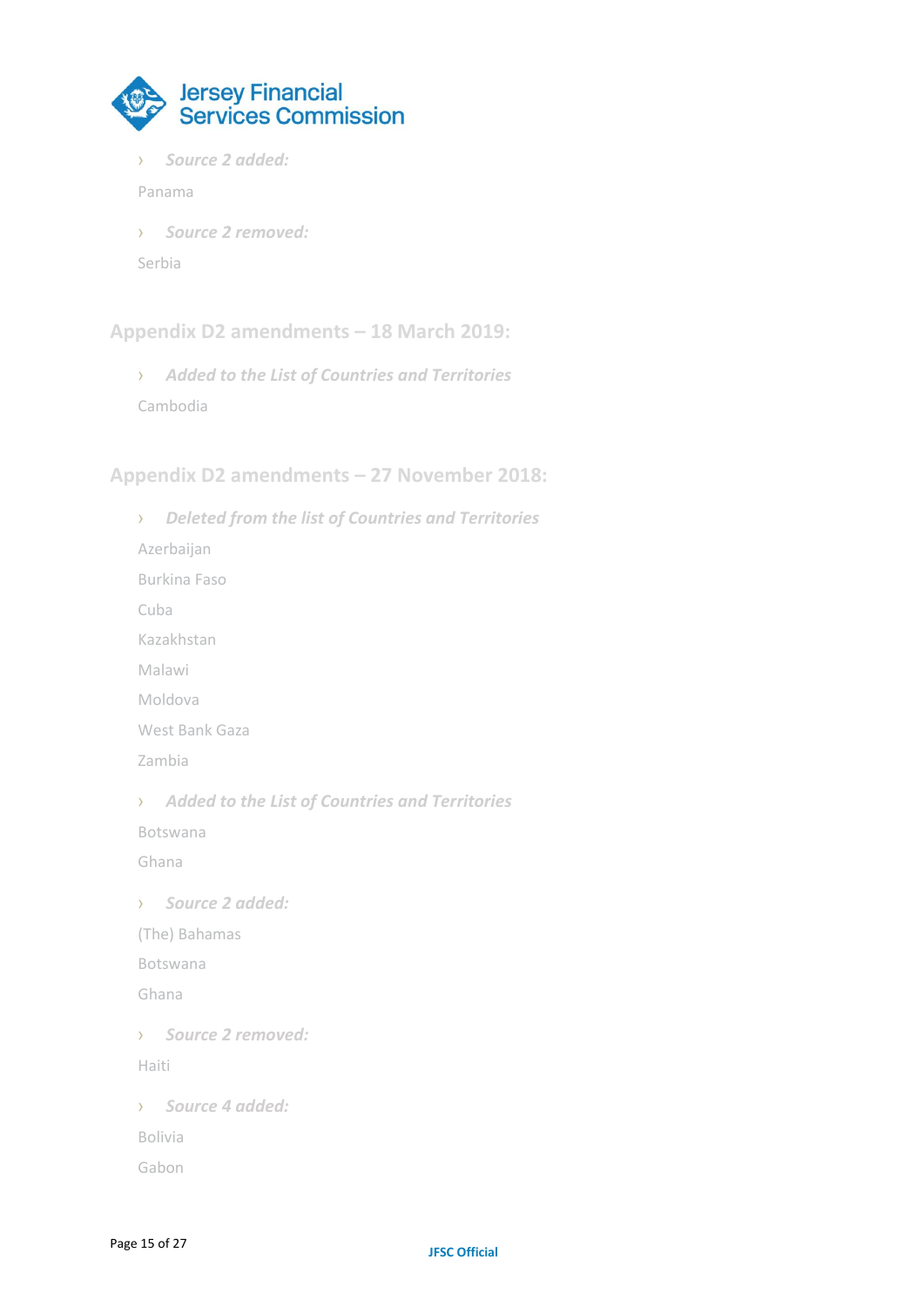

Lao PDR

Myanmar

Papua New Guinea

Sint Maartin

Yemen

› *Source 4 removed:*

Central African Republic

Guinea

Guinea Bissau

Mali

Sudan

Uzbekistan

› *Source 5 added:* Korea (North)

› *Source 5 removed:* Cuba

› *Source 6 added:* (The) Maldives

› *Source 7 added:* Dominican Republic Equatorial Guinea

› *Source 7 removed:* Azerbaijan Djibouti Kazakhstan Moldova Nepal

› *Source 9 removed:* Azerbaijan Belarus

Bolivia

Burkina Faso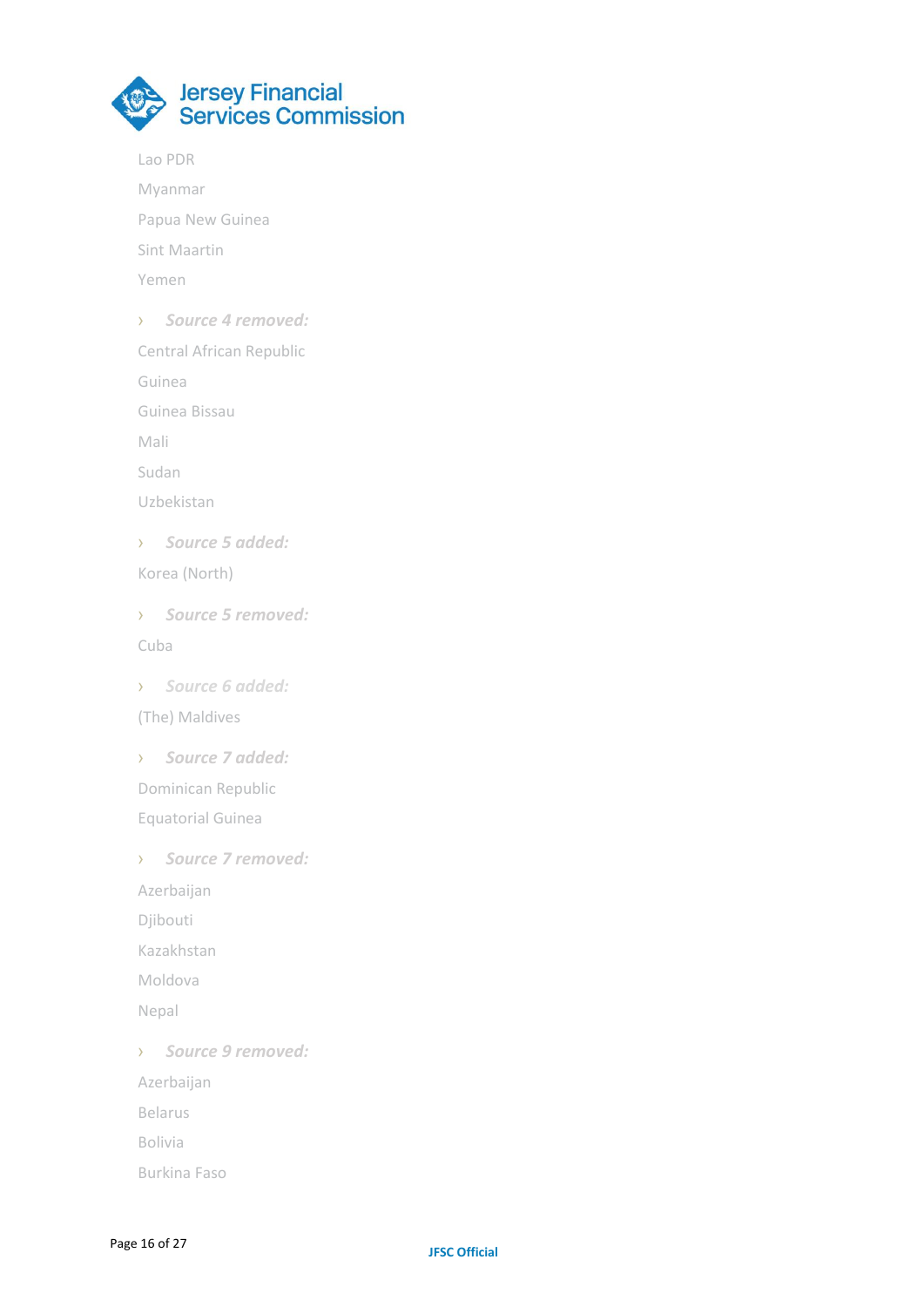

Cambodia

Comoros

Cuba

Ecuador

Equatorial Guinea

Gabon

Guatemala

Iran

Kazakhstan

Kenya

Lao PDR

Lebanon

Liberia

Malawi

(The) Maldives

Moldova

Nicaragua

Papua New Guinea

Paraguay

Philippines

Russia

Sierra Leone

Swaziland

Timor-leste

Uganda

Ukraine

West Bank Gaza

Zambia

› *Source 10 added:*

Swaziland

› *Source 10 removed:*

Gambia

› *Source 11 added:*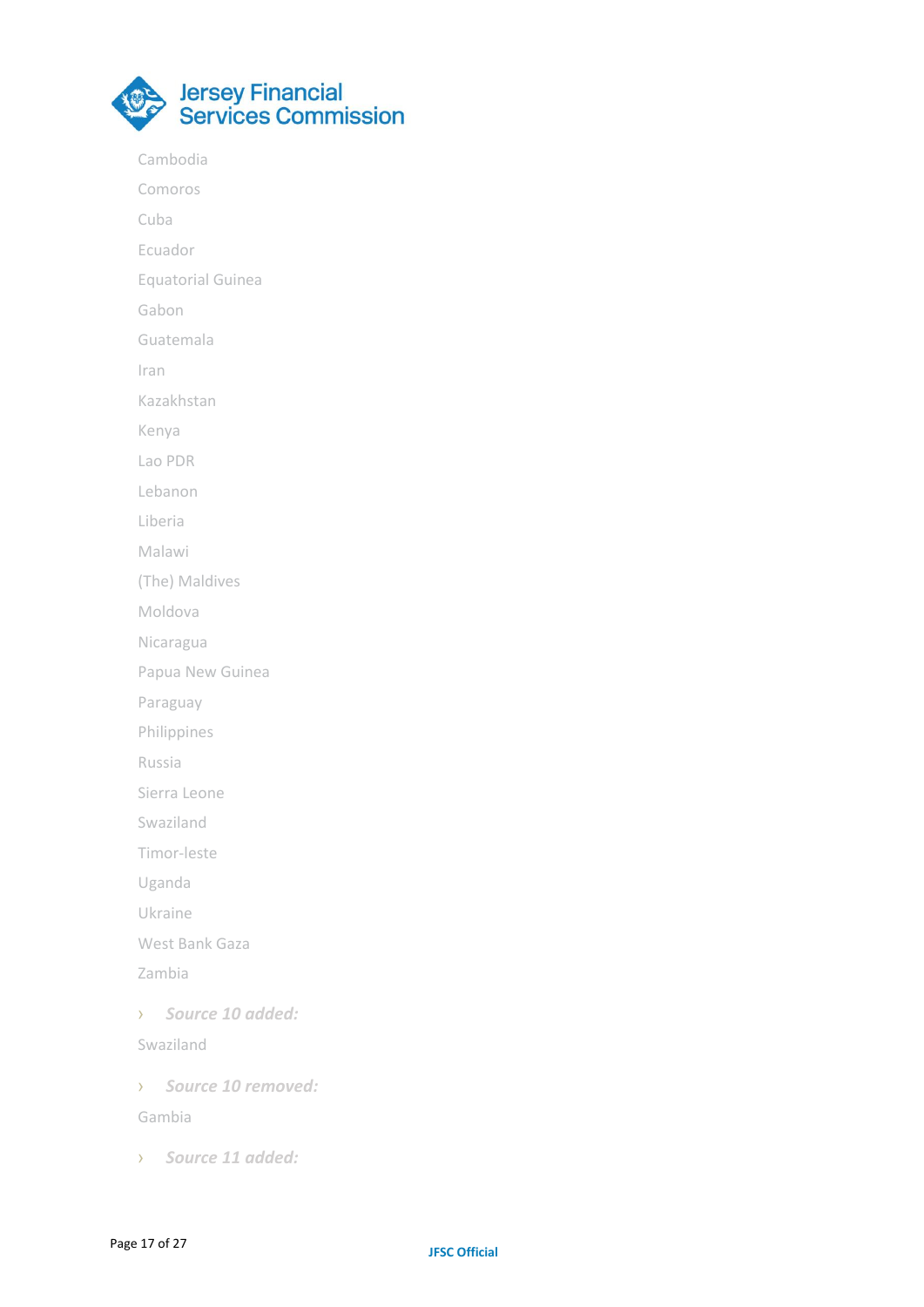

#### Ghana

› *Source 11 removed:* Jamaica Kazakhstan Serbia

### **Appendix D2 amendments – 3 August 2018:**

› *Deleted from the list of Countries and Territories* Bosnia and Herzegovina Vanuatu › *Added to the List of Countries and Territories* Serbia › *Source 2 added:* Serbia Pakistan › *Source 2 removed:* Iraq

### **Appendix D2 amendments – 30 November 2017:**

› *Deleted from the list of Countries and Territories* Benin Federal States of Micronesia Guyana Kosovo Nauru Sao Tome & Principe Solomon Islands Suriname Vietnam › *Added to the List of Countries and Territories* Anguilla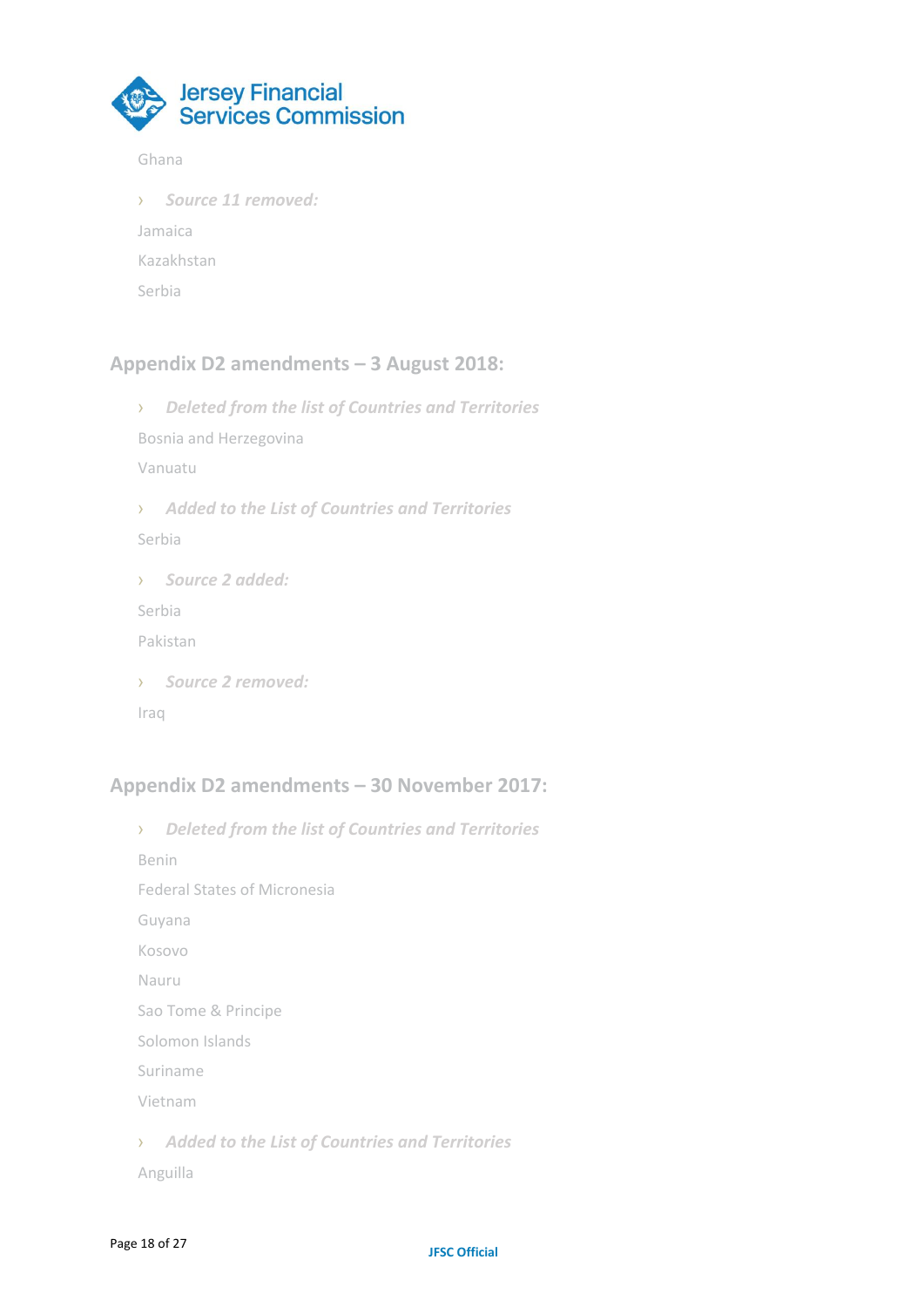

Curacao Sri Lanka Zambia › *Source 2 added:* Sri Lanka Trinidad and Tobago Tunisia › *Source 2 removed:* Suriname Uganda › *Source 4 added:* China Congo (Democratic Republic) Guinea › *Source 4 removed:* Algeria Djibouti Gambia Haiti Marshall Islands Papua New Guinea Suriname Zimbabwe › *Source 5 removed:* Mali › *Source 6 added:* Mali Venezuela › *Source 6 removed:* Liberia Rwanda › *Source 9 added:*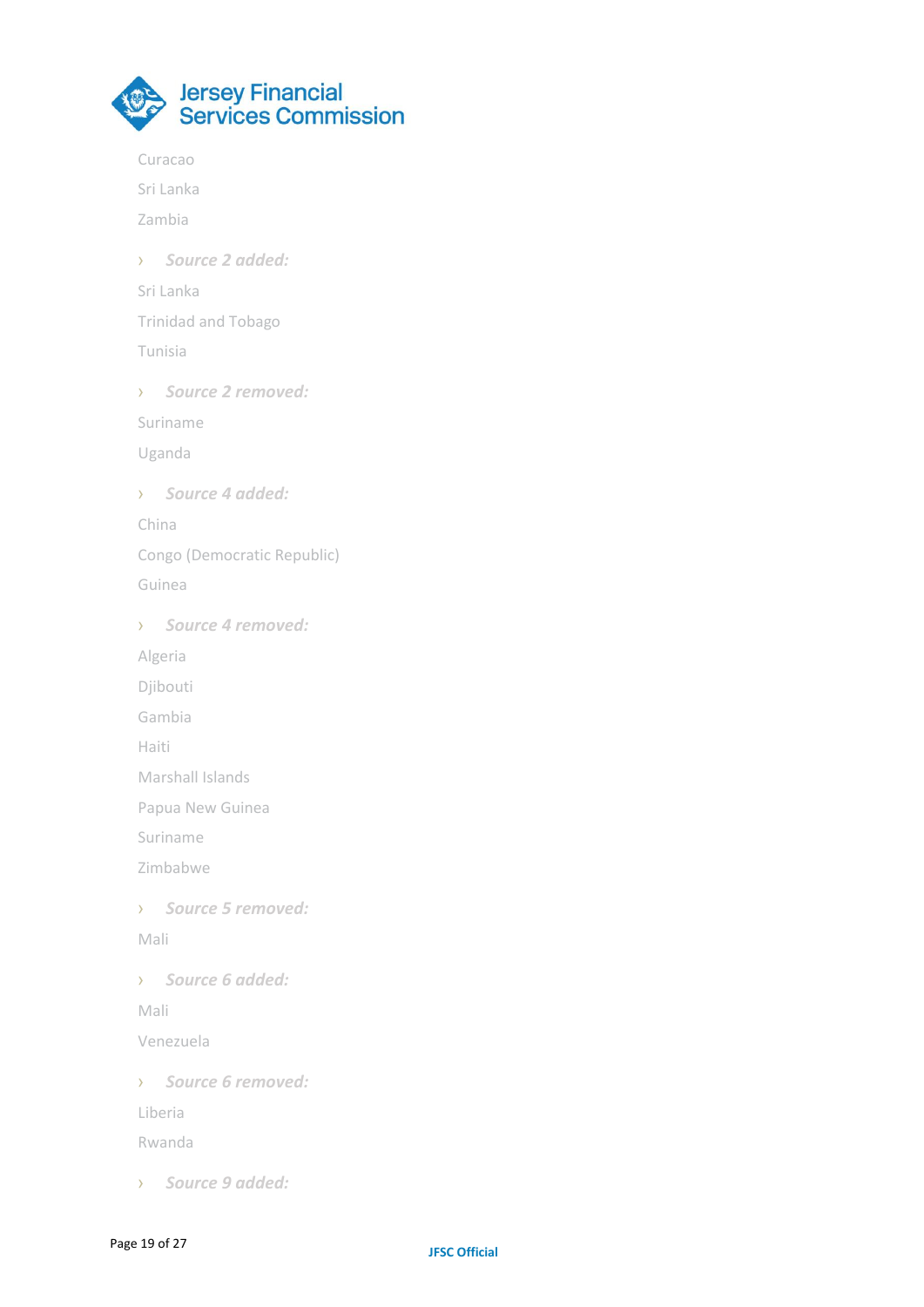

Philippines

Zambia

› *Source 9 removed:*

Argentina

Benin

China

Guyana

Kosovo

Solomon Islands

Sao Tome & Principe

Vietnam

› *Source 10 added:*

Mozambique

Gambia

› *Source 10 removed:* Djibouti Lebanon

› *Source 11 added:*

Anguilla

Curacao

Indonesia

Jamaica

Marshall Islands

Sint Maartin

Turkey

› *Source 11 removed:*

Guatemala

Federal States of Micronesia

Lebanon

Liberia

Nauru

Vanuatu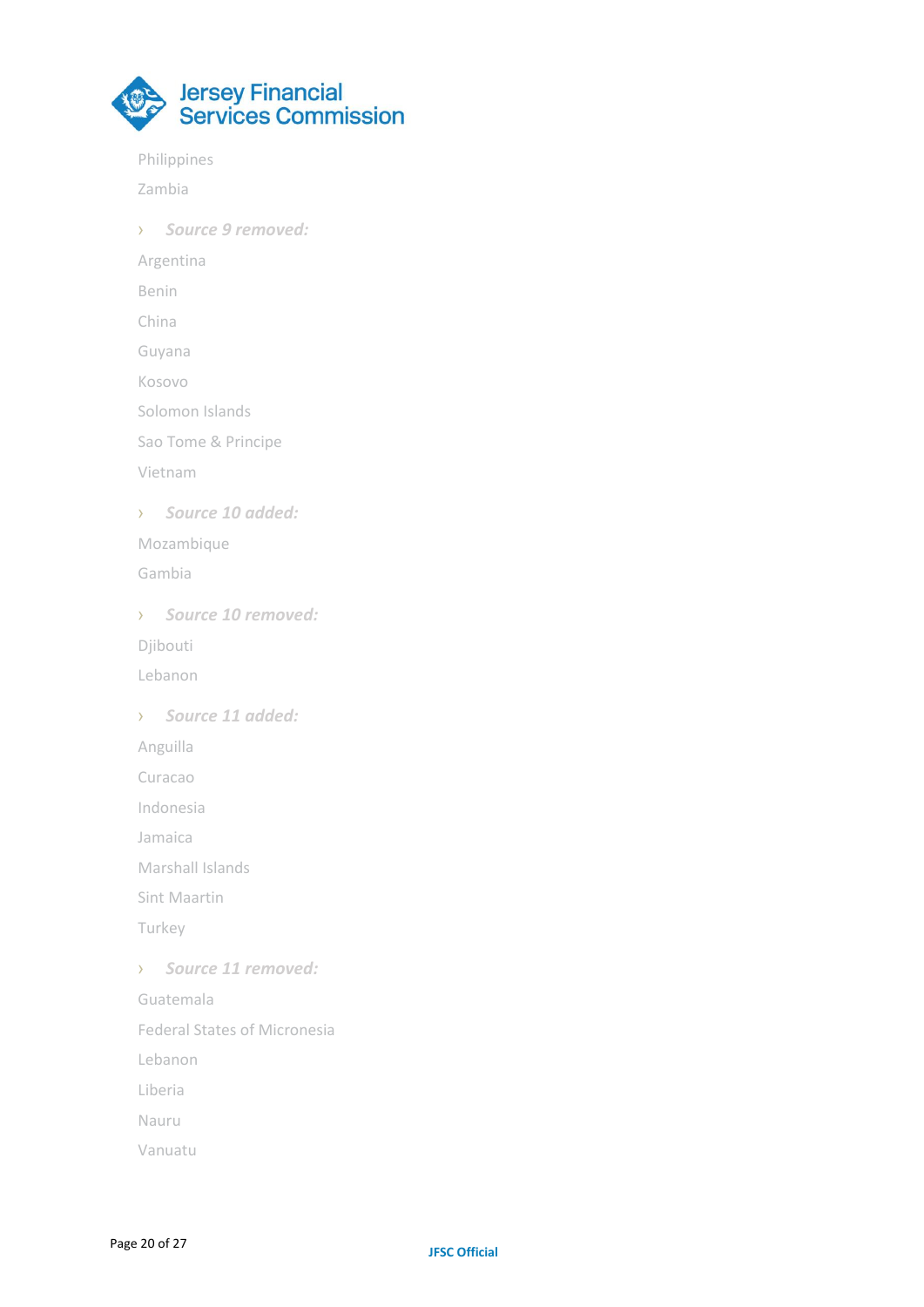

# **Appendix D2 amendments – 23 June 2017:**

› *Source 2 removed:* Afghanistan Lao PDR

# **Appendix D2 amendments – 6 March 2017:**

› *Deleted from the list of Countries and Territories* Fiji Kuwait Sri Lanka Thailand › *Source 2 added:* Ethiopia Haiti (CFATF) › *Source 4 added:* Djibouti Haiti Papua New Guinea Somalia Sudan Suriname Turkmenistan Uzbekistan › *Source 4 removed:* Kuwait Thailand › *Source 5 added:* Egypt › *Source 5 removed:* Cuba › *Source 6 removed:*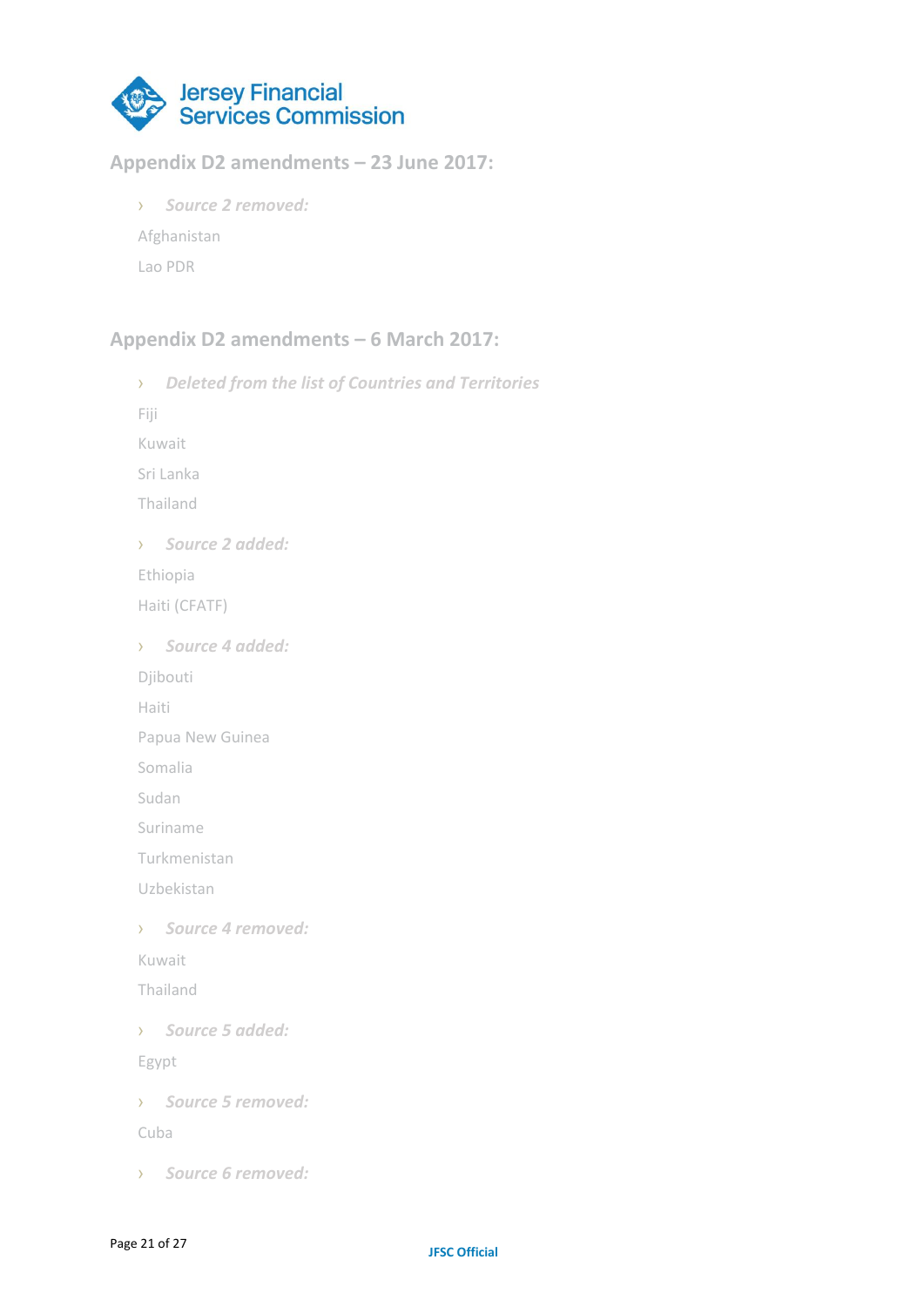

Cote d'Ivoire

› *Source 7 added:*

Djibouti

Honduras

Mauritania

Mexico

Moldova

Mozambique

› *Source 7 removed:*

Guyana

Pakistan

Tanzania

Timor-Leste

› *Source 9 added:*

Moldova

› *Source 9 removed:*

Fiji

India

Indonesia

› *Source 10 added:*

Angola

Lebanon

› *Source 9 removed:*

Burkina Faso

Sri Lanka

# **Appendix D2 amendments – 30 November 2016:**

› *Source 2 removed:* Guyana

# **Appendix D2 amendments – 1 August 2016:**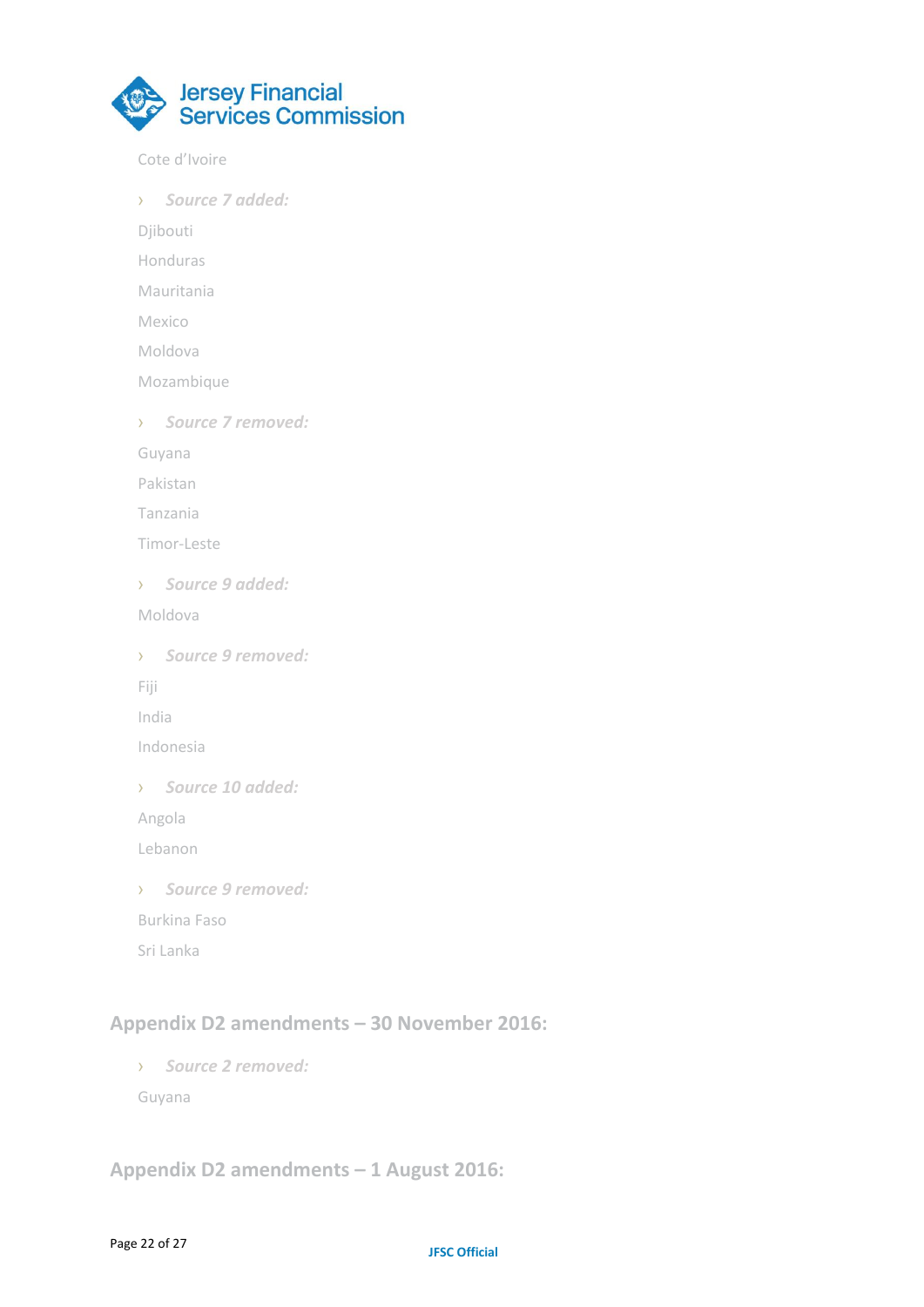

› *Source 2 removed:*

Myanmar

Papua New Guinea

## **Appendix D2 amendments – 1 April 2016:**

› *Deleted from the list of Countries and Territories* Brunei BVI Cyprus Czech Republic Dominica Luxembourg Seychelles › *Source 1 removed:* Myanmar › *Source 2 added:* Myanmar Suriname (CFATF) Vanuatu › *Source 2 removed:* Algeria Angola Belize (CFATF) Panama › *Source 4 added:* Belarus Belize Burundi Comoros Marshall Islands South Sudan › *Source 4 removed:*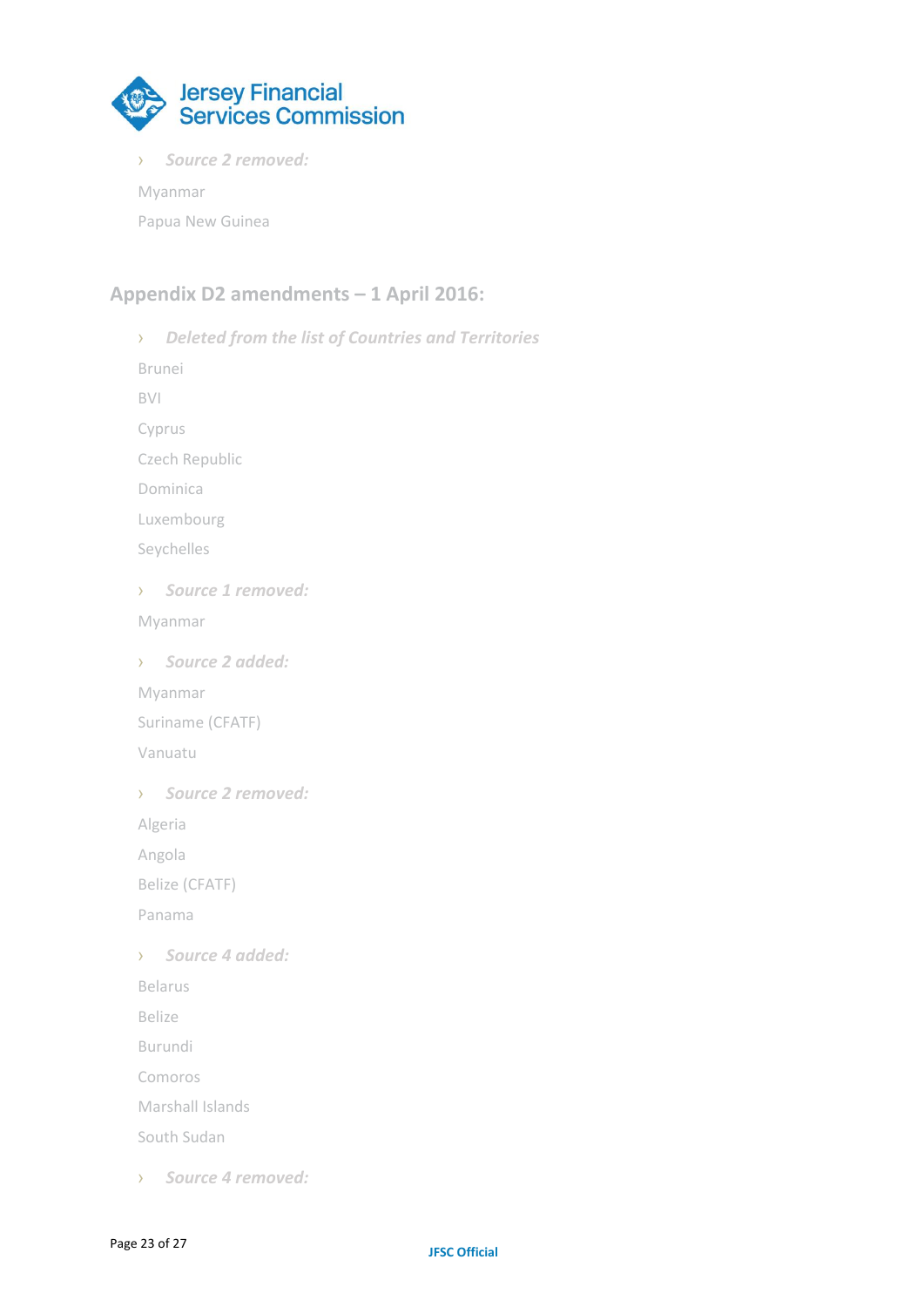

Democratic Republic of Congo

Cuba

- Malaysia
- Papua New Guinea
- Saudi Arabia
- Uzbekistan
- › *Source 7 added:*
- Guatemala
- Sierra Leone
- Tanzania
- › *Source 7 removed:*
- Honduras
- Mauritania
- Togo
- › *Source 10 added:*
- Djibouti
- Libya
- › *Source 10 removed:* Cambodia
- Malawi
- › *Source 11 added:*
- Kazakhstan
- › *Source 11 removed:*
- Brunei
- BVI
- Cyprus
- Dominica
- Luxembourg
- Marshall Islands
- Panama
- Seychelles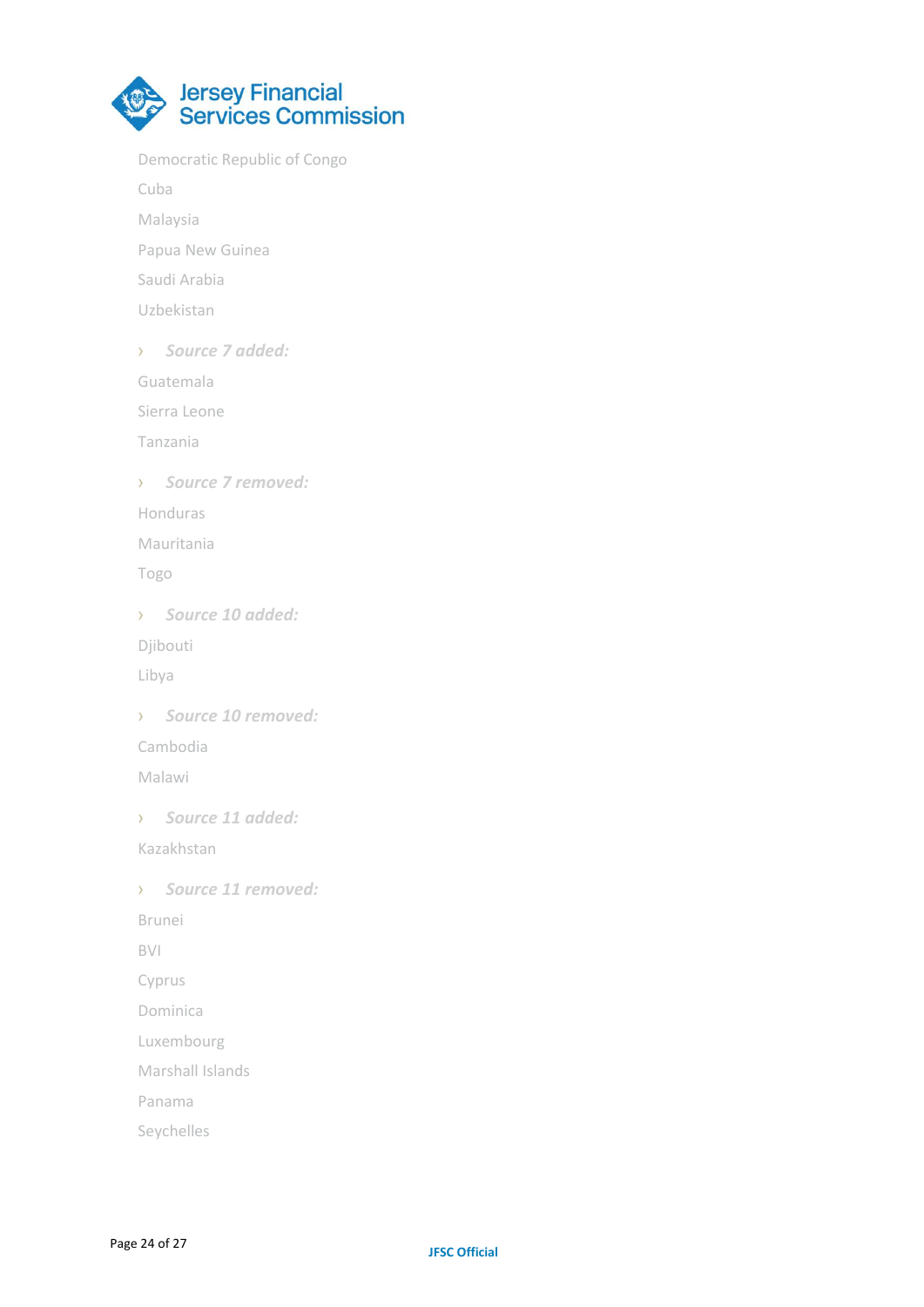

#### **Appendix D2 amendments – 27 November 2015:**

› *Source 1 removed:*

Algeria

› *Source 2 added:*

Algeria

› *Source 2 removed:*

Ecuador

Sudan

## **Appendix D2 amendments – 29 June 2015:**

› *Source 1 removed:*

Ecuador

› *Source 2 added:*

Ecuador

› *Source 2 removed:*

Indonesia

# **Appendix D2 amendments – 27 April 2015:**

› *Source 1 removed:*

Indonesia

› *Source 2 added:*

Indonesia

# **Appendix D2 amendments – 9 March 2015:**

› *Source 2 removed:*

Albania

Cambodia

Kuwait

Namibia

Nicaragua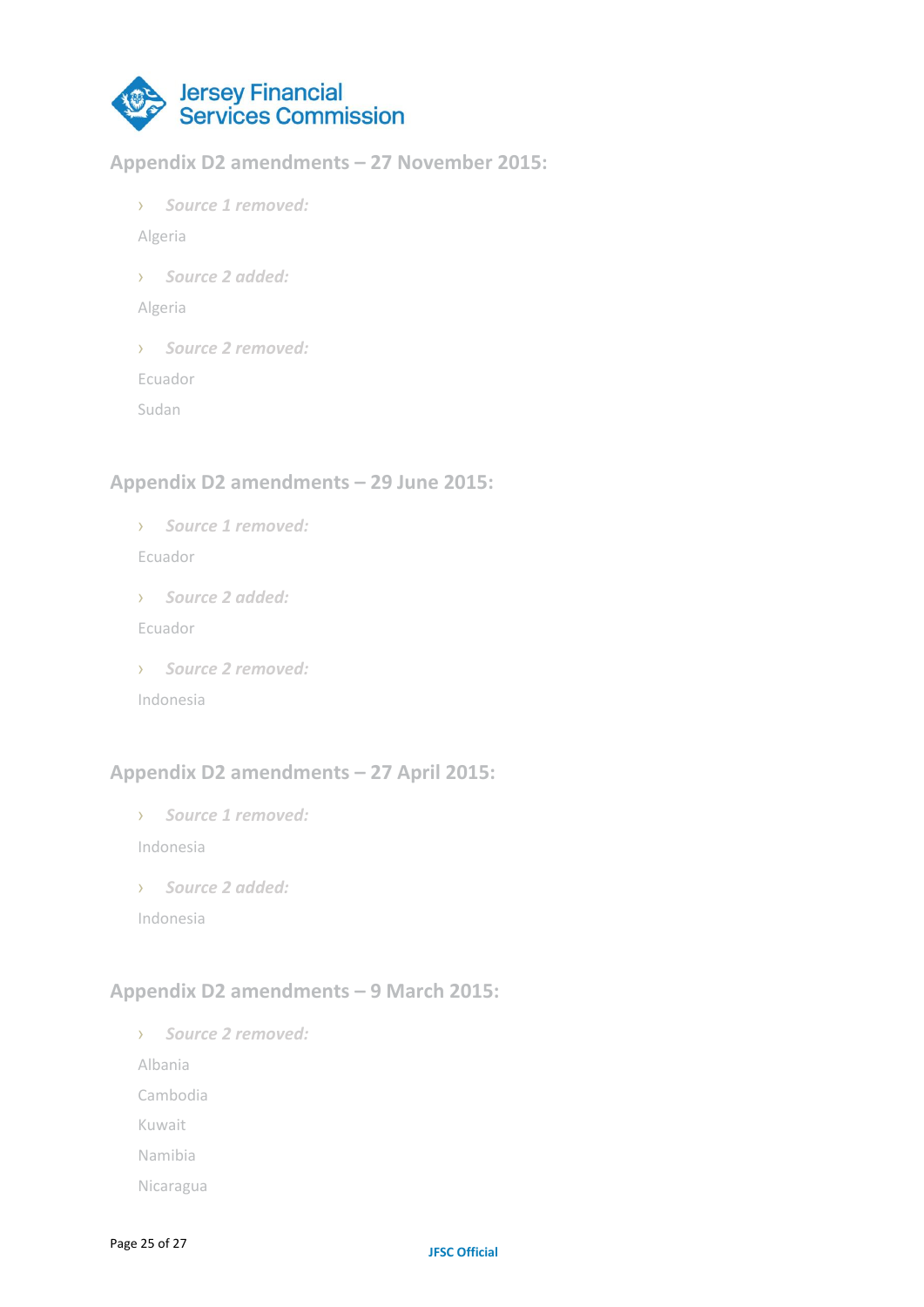

Pakistan

Zimbabwe

# **Appendix D2 amendments – 9 February 2015:**

› *Deleted from the list of Countries and Territories* Botswana Poland › *Source 6 added:*  Yemen › *Source 7 removed:* Belarus Cote d'Ivoire Dominican Republic Equatorial Guinea Guatemala Mali Mozambique Sierra Leone › *Source 7 added:* Nepal › *Source 10:* Source renamed from Failed States to Fragile States (<http://library.fundforpeace.org/fsi14-namechange?wb48617274=B7941B48>) Cambodia **added** Iran **removed** › *Source 11:* Federated States of Micronesia **added** United Arab emirates **removed** › *Source 12 removed:* China India Libya